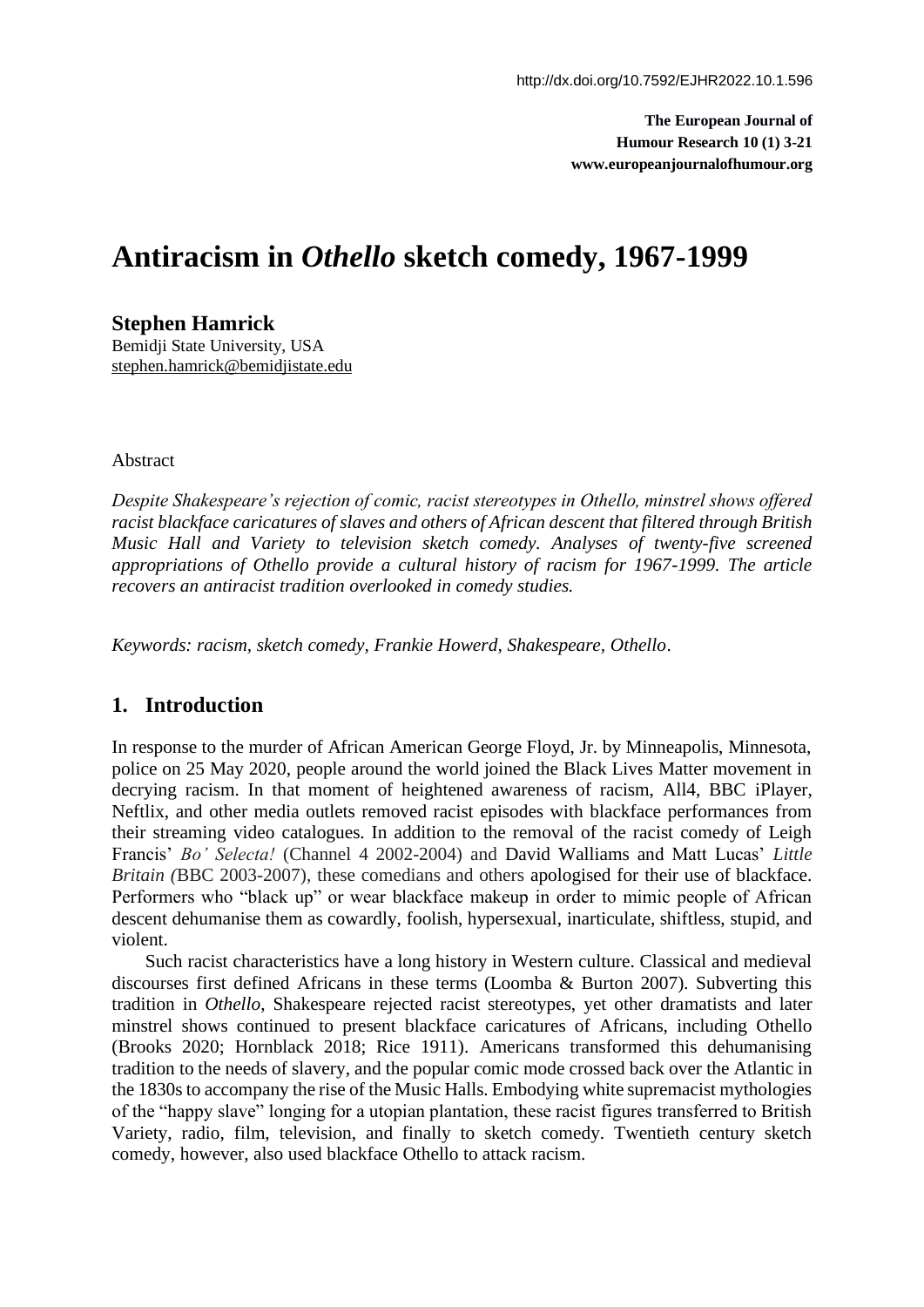As a cultural and political touchstone, *Othello* consistently serves sketch comedians, politicians, and scholars navigating the fraught politics of race. Regarded as "the most canonical Western play concerning race," *Othello* "holds a central place as the most important portrait of the racialised Other until the twentieth century and, even in the twenty-first century, cannot be read without race being critical (Chambers 2011: 16). A British *ur*-text on race and racism, *Othello* functions as a redolent but contested cultural resource. In turn, the use of *Othello* in sketch comedy provides untapped sites at which to examine racism and antiracism. As Alex Clayton writes, sketch comedy "licenses the imagination to range over things we habitually take for granted," opening up possibilities that "generate productive confusion on matters we took to be settled" (2020: 87). Perceived as "safe" entertainment, sketch comedy read critically thus exposes cultural fault lines, including those that define identity (Marx, 2020), uncovering attitudes towards race that "we took to be settled." As television, furthermore, "is actively engaged in constructing reality with images taken... from the prevailing, consensual worldview (Barry 1988: 86), televised sketch comedy engages tractably with dominant discourses of race. Despite the lack of scholarship on sketch comedy until quite recently, this comic form offers highly useful cultural data for analysis.

Widely studied, situation comedy nevertheless relies upon pre-existing narratives and characters that invariably detract attention from the study of race and racism. By contrast, the compact nature of sketch comedy allows ready aggregation of data and arguably produces a more coherent body of evidence. As the BBC and commercial British television each screened about half of the comic sketches analysed (see Figure 1), these appropriations reached a wide variety of viewers. From multiple broadcasters, these televised uses of *Othello* also lack a univocal institutional bias, providing a more broadly representative sampling of period racial discourse.

|              |            |                                    | <b>Broadcaster</b> | <b>Blackface on Screen</b> |
|--------------|------------|------------------------------------|--------------------|----------------------------|
| $\mathbf{1}$ | 6/10/1967  | The Frost Programme                | <b>ITV</b>         | Yes $\&$                   |
| 2            | 25/9/1968  | The Frankie Howerd Show            | <b>Thames</b>      | Yes $\&$                   |
| 3            | 7/3/1970   | It's Tommy Cooper                  | <b>LWT</b>         | N <sub>0</sub>             |
| 4            | 1/4/1971   | Dave Allen At Large                | <b>BBC</b>         | Yes                        |
| 5            | 23/11/1972 | Monty Python's Flying Circus       | <b>BBC</b>         | Yes                        |
| 6            | 3/2/1973   | The Basil Brush Show               | <b>BBC</b>         | No $\&$                    |
| 7            | 22/2/1973  | The Benny Hill Show                | <b>Thames</b>      | N <sub>0</sub>             |
| 8            | 7/3/1974   | <b>Behind the Fridge</b>           | <b>BBC</b>         | N <sub>o</sub>             |
| 9            | 18/9/1974  | Frankie Howerd in Concert          | <b>ITV</b>         | Yes $\&$                   |
| 10           | 19/11/1976 | The Muppet Show                    | <b>ITV</b>         | No $\&$                    |
| 11           | 6/1/1978   | Crackerjack!                       | <b>BBC</b>         | No $\&$                    |
| 12           | 21/1/1978  | The Les Dawson Show                | <b>BBC</b>         | No $\&$                    |
| 13           | 9/2/1980   | The Muppet Show                    | <b>ITV</b>         | No $&$                     |
| 14           | 11/1/1986  | The Two Ronnies                    | <b>BBC</b>         | N <sub>0</sub>             |
| 15           | 20/3/1986  | <b>Spitting Image</b>              | <b>ITV</b>         | N <sub>0</sub>             |
| 16           | 1/12/1986  | Victoria Wood As Seen On TV        | <b>BBC</b>         | N <sub>0</sub>             |
| 17           | 3/11/1989  | Norbert Smith: A Life              | Channel 4          | Yes                        |
| 18           | 1/12/1989  | Hysteria 2                         | Channel 4          | N <sub>0</sub>             |
| 19           | 3/5/1990   | <b>KYTV</b>                        | <b>BBC</b>         | Yes                        |
| 20           | 21/12/1991 | <b>Spitting Image</b>              | Channel 4          | N <sub>0</sub>             |
| 21           | 4/6/1993   | The Real McCoy                     | <b>BBC</b>         | N <sub>0</sub>             |
| 22           | 17/6/1995  | Squawkie Talkie                    | Channel 4          | N <sub>0</sub>             |
| 23           | 24/11/1997 | Armstrong and Miller               | Channel 4          | N <sub>0</sub>             |
| 24           | 27/11/1998 | Goodness Gracious Me               | <b>BBC</b>         | Yes &                      |
| 25           | 6/12/1999  | <b>Blackadder Back &amp; Forth</b> | <b>BBC</b>         | N <sub>o</sub>             |

Figure 1. UK Uses of *Othello* in Sketch Comedy, 1967-1999 '&' denotes song and/or dance included.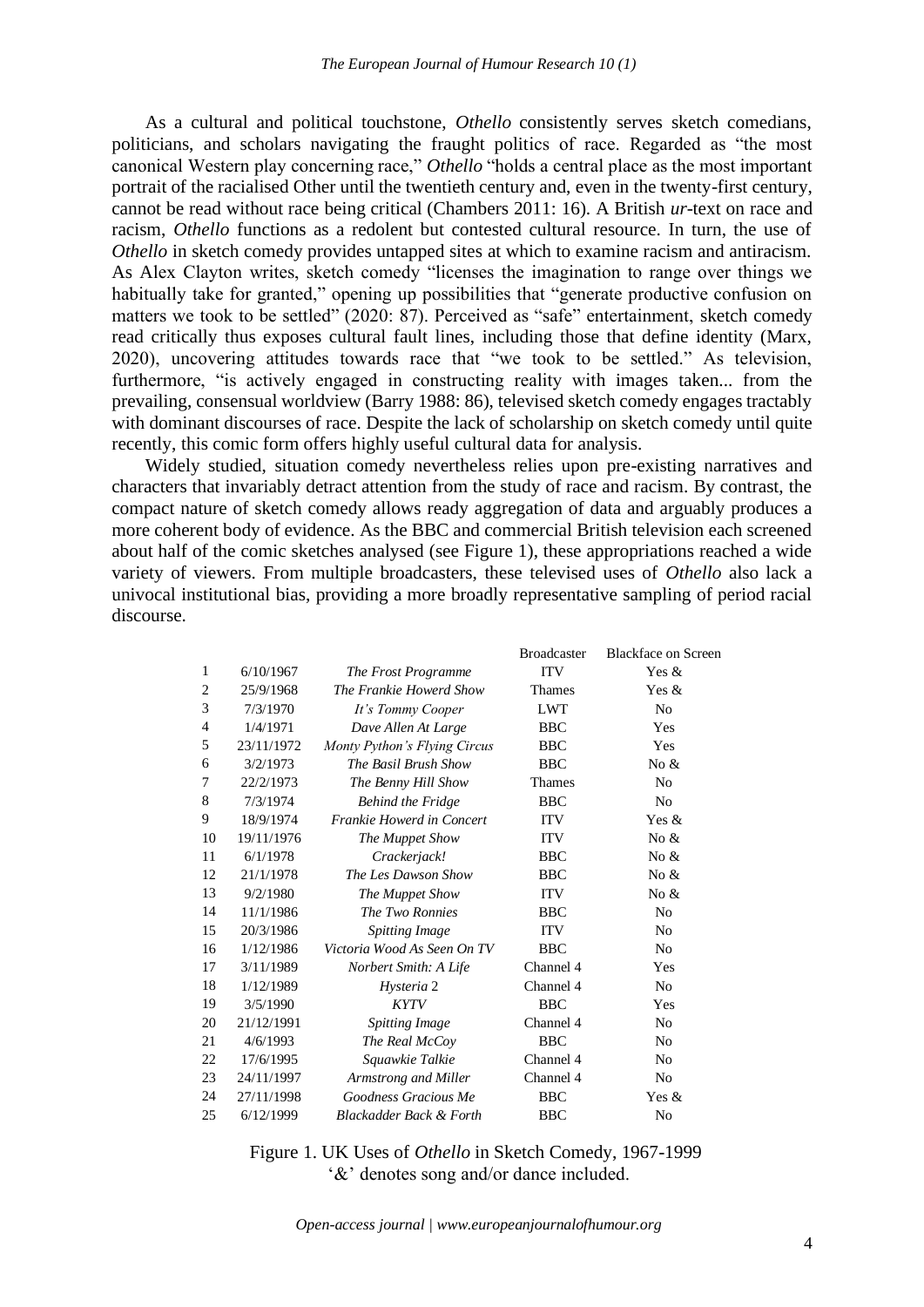Comedians in the twenty-first century continue to use *Othello* occasionally in sketch comedy (e.g. Sutherland 2016), yet the play's repeated use in late twentieth century sketches requires attention. Furthermore, this period represents the time when "race relations" changed dramatically and irrevocably (Turner 2008) in Britain. The Race Relations Act 1965, in fact, marked the first legislation to counter racial discrimination in the UK and the Race Relations (Amendment) Act 2000 represents the last significant antidiscrimination legislation drafted in the twentieth century. Angela Barry establishes moreover that in this period television served as "an important battle-field" in Britain's struggle to accept itself as "a multi-racial society" (1988: 91). As the most significant text on racism, and as an oft-used television sketch vehicle, then, appropriations of *Othello* offer distinctly relevant and influential representations in the very moment that issues of race changed markedly if not peacefully. Focusing on this moment of change in Britain, the following cultural history deploys formalist and historicist analysis of some twenty-five appropriations of *Othello* used in sketch comedy screened from 1967 to 1999. Other comedy sketches from the period that include the play may exist, but a wide-ranging search failed to produce them. Since comedians in this period use blackface performances to counter racism, their removal from screens *en masse* also erases an antiracist comic tradition.

## **2. Watching Othello**

Shakespeare's *Othello* figures in discussions of racial conflict throughout the period 1967- 1999. In February 1968, William Rees-Mogg, editor of *The Times*, attacked the Race Relations Act 1965 using Othello. Quoting the law, he wonders, "what constitutes 'incitement to racial hatred.' Any coloured audience watching *Othello* must be extremely vexed by the gullibility of the Moor." After citing other characters, Rees-Mogg asks, "will all villains in future have to be of unimpeachably Anglo-Saxon stock" (15/2/68, 8)? From a privileged position, Rees-Mogg minimises the impact of "racial hatred," glibly redefining it as feeling "vexed." The Race Relations Act prohibited such public discrimination (Bleich 2003), yet unsurprisingly the Political and Economic Planning Report (1967) "concluded unequivocally that there was 'substantial discrimination' against minorities" (ibid. 75). Extending such discrimination by recycling the caricature of the Black man as a violently stupid "villain" (rather than the wronged hero), *The Times* externalises the racist assumptions that position Black men as antagonists to those of "Anglo-Saxon stock." The metaphor "stock," connoting animal breeding, evokes dehumanising racist codes that serve supremacist fictions of a biologically "superior" race.

Deploying such racist codes and rejecting calls to amend the Race Relations Act, MP Enoch Powell represents the ostensibly "inferior" racial Other as nevertheless a deadly threat. In his infamous "Rivers of Blood" speech, Powell reports that within twenty years, "the black man will have the whip hand over the white" (20/4/68; MacArthur 1999: 384). In Powell's alarmist, white-slave dystopia, Britain has been "occupied" by a dark army of immigrants and their descendants, accretively described as "an alien element" (ibid. 385), a "national danger" (ibid. 386), and a "canker" (ibid. 391; cf. Mortimer 1/12/86) ). Deploying originally racist minstrel images, Powell's popular screed further imagines non-whites as hypersexual, depicting Black Britons as a subhuman force bent on "domination" (MacArthur 1999:391) through uninhibited reproduction and violence.

In projecting a neocolonialist desire for supremacy onto the rhetorical screen of the racial Other, the erstwhile Empire builders become "a persecuted minority," indentured "strangers in their own country" (MacArthur 1999: 388-389), and the formerly enslaved or colonised and their descendants become the new imperialists. Rees-Mogg's "stock" and Powell's "marked physical differences" (MacArthur 1999: 390) represent non-whites also as biologically inferior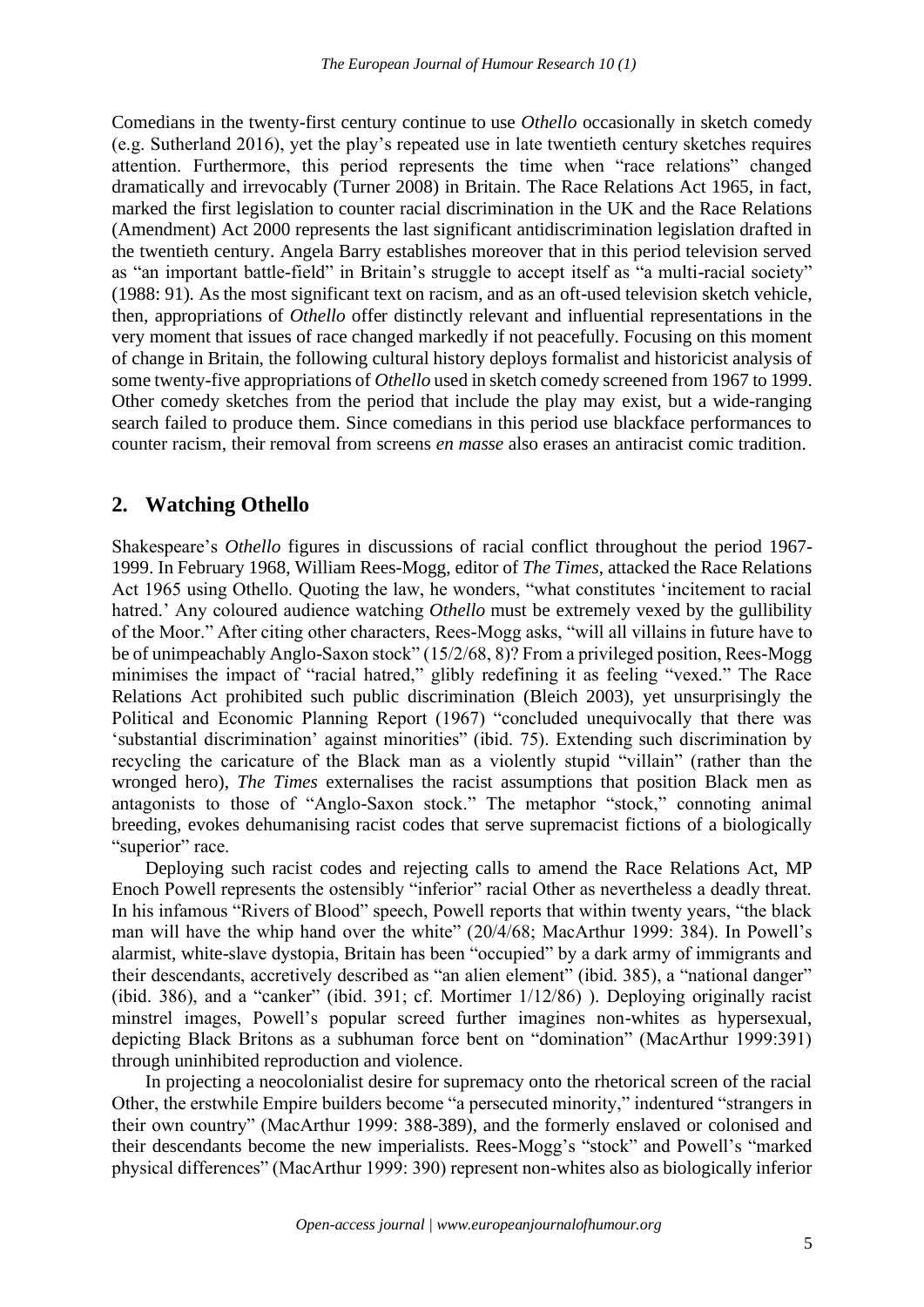to whites (Kirby 2000). If such justifications for the deportation of the racial Other fail, Powell threatens, "I am filled with foreboding; like the Roman, I seem to see the River Tiber foaming with much blood" (MacArthur, 391). Alluding to Virgil's empire-building *Aeneid* (6.86-87), Powell reduces multicultural interaction to a "cleansing" race war, which will require bloody conflict to (re)establish the White British Empire.

Staving off racial conflict, a September 1968 newspaper article on *The Frankie Howerd Show* superfluously assures readers that the Variety comedian and radio star's sketch adaptation of *Othello* is funny. Perhaps because the play's "famous death scene" (Parrett, 1968) enshrines images of murderous Black masculinity and the symbolic rape of Desdemona (Andreas 1995; Little 1993), the article assures viewers that "Frankie's own version" (Parrett 1968) remains "lighthearted." As a paratextual frame, the article works to shift attention away from the racial violence in *Othello*.

In line with the article's diversionary efforts, Howerd's 6.5-minute Shakespop adaptation (or popular adaptation) of *Othello* invokes and then rejects the kind of racism embraced by Powell. Howerd (as Othello) and guest star Cilla Black (as Desdemona) prime audiences to read the sketch in sexual terms, leading observers to activate traditional racist social scripts of the Black man as a sexual aggressor.

Frankie Howerd: I want you, if you'd be kind, to do something for me.

Cilla Black: Oh, I'd do anything for you, Frankie.

- FH: Would you, really?
- CB: Yes, I would.
- FH: Look, what I want you to do takes place here, [gesturing to a bed] now.
- CB: [in shocked tones] Oh! Hey, no, I couldn't.
- FH: What?
- CB: Oh no, I couldn't, Frankie. [looking at the audience, covering her mouth, and giggling demurely]
- FH: Now. Now. Just. Please. [dryly] You should be so lucky. No, I mean. [pursing his lips coyly and flirting with the camera] No, but. [Cilla shrieks as Frankie innocently touches her] Here! Oy. You've got your corsets on, have you? [looking at the audience] She's got her corsets on.

(Frazer-Jones 25/9/68)

Iago represents Desdemona's sexuality as a threat within Shakespeare's play (Traub 2015; Bovilsky 2008), yet here Black's diegetic shock and embarrassment, "mistaking" Frankie's gesture as a sexual invitation, fashions *this* Desdemona as sexually innocent. Simultaneously casting Black as chastely clothed under her dressing gown and Howerd as "cheeky" in his observations, the unseen "corsets" replace Desdemona's tragic handkerchief. Where corsets restrain the female body, Frankie's tactile detection and his scripted repetition of "corsets" constitute both revelation and containment of the female body. Transforming the play's sexual tension, Howerd thus positions Black's corsets as emblems of lust contained.

Although such a sexualised image of Othello-Howerd might evoke the racist stereotype of the "buck," or hypersexual Black man (see below), Howerd revises conventional stage makeup practice to reject comically the play's lust-fuelled racism. Just before the attack begins, Cilla Black exclaims,

CB: Hey! I just thought of something. FH: What? What's the matter now? CB: You should be blacked up. FH: Blacked up?

- CB: Yes, [turning to the audience] shouldn't he be blacked up?
- FH: Does it matter?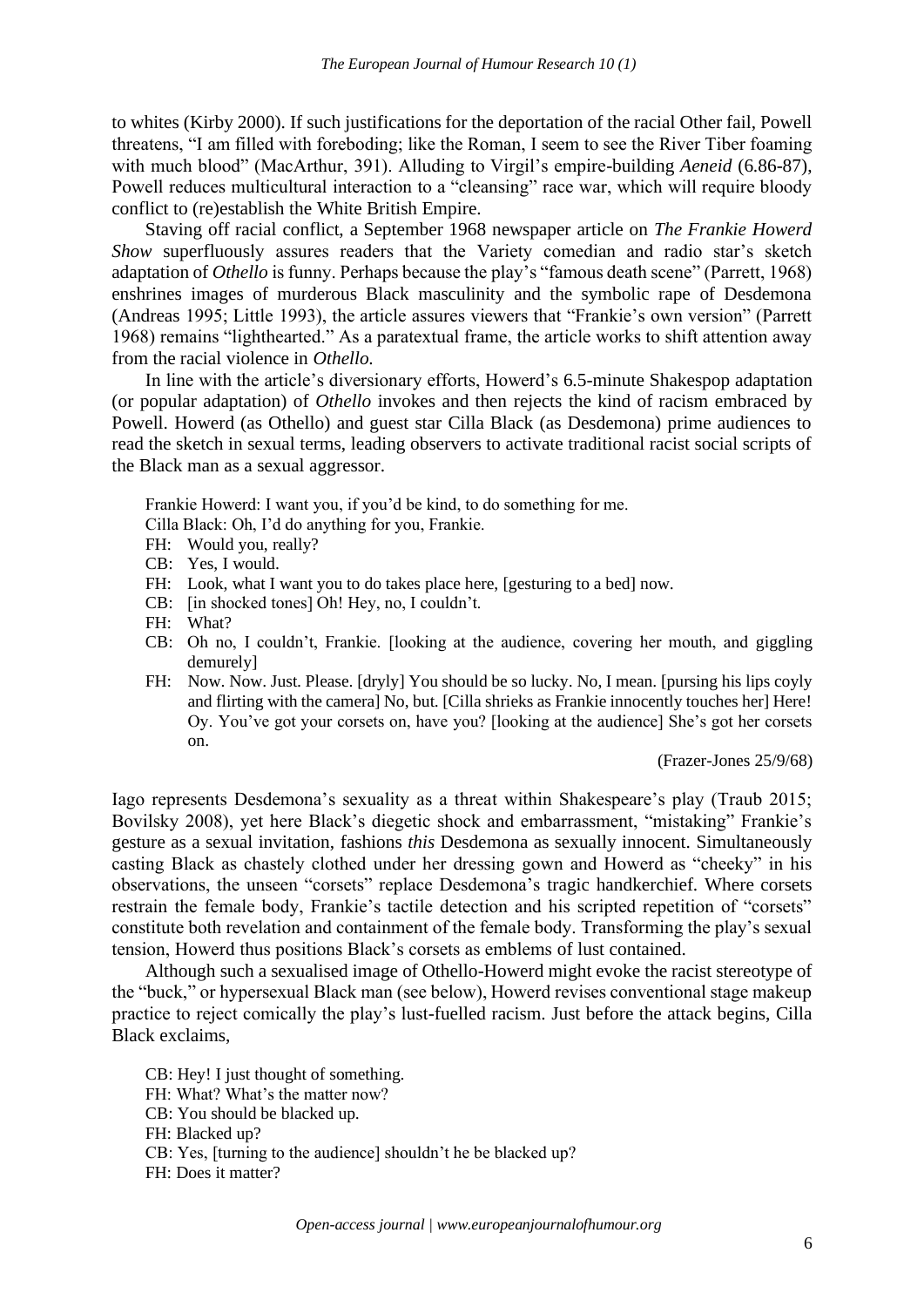CB: Sir Laurence Olivier blacked up. After all, Othello was black, you know. FH: I know it. I can't say it's all that important. I can't. CB: Well, I've got to think of my career, Frankie.

FH: Oh!

CB: [corpsing] You'll have to go off and do it. No, you'll have to go off and black yourself up.

FH: Oh dear.

CB: It's got to be done properly.

FH: All right. I'll black up. [He exits]

(Frazer-Jones 25/9/68)

Despite a lack of critical consensus on the general's skin colour, Black's assertion that Howerd "should be blacked up" reflects the dominance of Laurence Olivier's blackface *Othello* (Burge 1965). Returning to the stage, Howerd asks, "is that blacked up enough" and his guest star replies, "that's absolutely fantastic" (Frazer-Jones 25/9/68), which reads as ironic, because Howerd's face remains white with minimal black makeup (see Figure 2).



Figure 2. *The Frankie Howerd Show*, Thames TV, 25/9/68.

In approving Howerd's "fantastic" version, Black redefines the "proper" performance of blackface as *the distortion* of the dominant "blacked up" image of Olivier-Othello. Evidencing some movement away from the racist tradition of presenting blackface on stage/screen, only eight of the twenty-five surviving Othello sketches from the period present images of blackface performers on screen (see Figure 1). Here Howerd provides a distorted version of blackface makeup to undermine racist performances.

Allowing her host to attack the racist use of blackface, Cilla Black leaves the stage, curtails Shakespeare's narrative, and sings, "I know where I'm going," a line from an Irish folk song. Frankie complains, "So now it's a musical. We'll if you can't beat 'em, join 'em" (Frazer-Jones 25/9/68), ending with a radically shortened rendition of "My Mammy," a song made famous by a "blacked up" Al Jolson in *The Jazz Singer* (Crosland 1927). Nine of twenty-five of the *Othello* sketches analysed include song and/or dance (see Figure 1), providing a range of interpretive possibilities beyond the immediate scope of this analysis. In any case, Howerd sings only two original lines, "Mammy, my little mammy / The sun shines east, the sun shines west / What do you think I am, Georgie Best?" With this added third line, Frankie catches a football as cameo guest star and 1966 FIFA World Cup champion Bobby Moore asks, "anyone for football" (Frazer-Jones 25/9/68)?

Jettisoning the play's climax, Howerd's sketch chooses not to re-enact the murder nor to reactivate the villainous Other essential to racial conflict as evoked by *The Times* and Enoch Powell. By distorting the traditional image of blackface Othello, Howerd's resulting makeup casts blackface itself distorted. Choosing not to depict a "blacked up" Othello murdering a white woman, the sketch thus refuses to circulate the racist "stereotypes about black male sexuality and black male violence" (Cartelli & Rowe 120) operative in Shakespearean (Bristol 1995) and twentieth century racist discourse.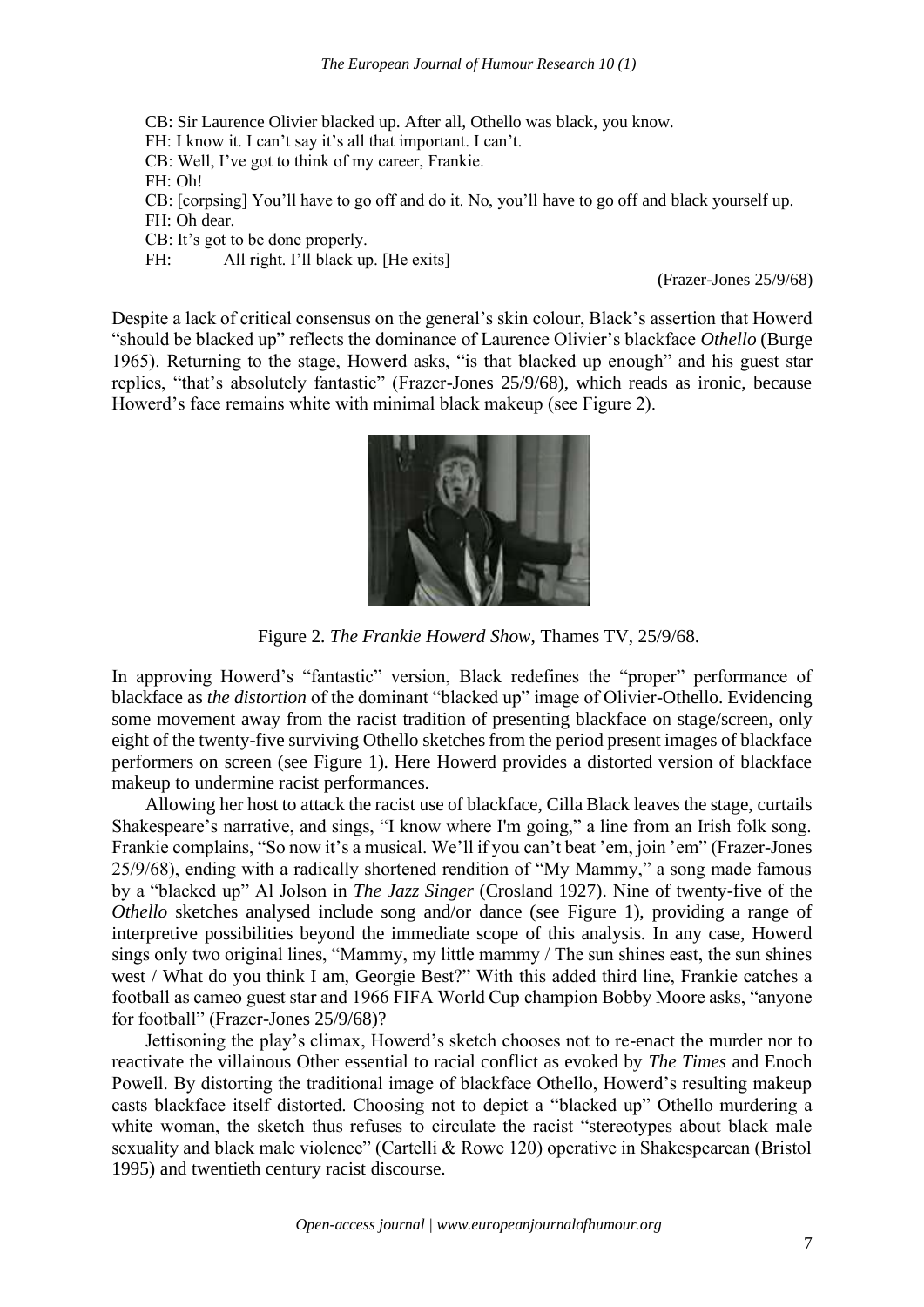Howerd's performance of an altered "My Mammy" also refuses the structural vilification of Black men, further positioning his twentieth century blackface comedy as antiracist. Familiar from the BBC's highly popular *The Black and White Minstrel Show*, performances of "My Mammy" distort both Black masculinity and Black motherhood (Williams 2001; Watkins 1999). As a "Deep South fantasy transplanted in Britain," the *Show* offered for twenty years the only consistent image of people of African descent (as "happy slaves who knew their place"), providing Britons with a nostalgic celebration of their White race in "earlier, troublefree times" as imperial colonisers in Africa and elsewhere (Barry 1988: 87, 92). Dismantling "My Mammy" and the racist material codes of blackface, Howerd's sketch obliquely identifies the *Minstrel Show* as a racist programme even as others deem its song and dance routines wholesome (Grandy 2020; Sandbrook 2010).

In racist contexts such as the *Minstrel Show*, dancing and singing evoke "minstrelsyderived notions of African Americans as mindless song and dance performers." Represented by racist discourse as spontaneously emerging from within, racist conceptions of dancing reinforce essentialist notions of blacks as uncontrollable and animalistic in their impulsivity. Such racist delusions also decontextualise human beings, "stripping them down to the bare bones of the song and the dance" (Durkin 2010: 100; Barry 1988: 88). Such dehumanising concepts originate with the practice of forcing slaves to sing, dance, and laugh to "prove" that they were happy and no threat to white slave owners (Watkins 1999: 58-60). "Blacked up" white men in the minstrel shows continue this tradition into the twentieth century, forwarding racial hierarchies and the myth of the "superior" white race. Such hierarchies and essentialist racism may find resonance in a 5.8-minute sketch with Rowan Atkinson as a theatre manager criticising Hugh Laurie as Shakespeare and the "tap dance at the end of *Othello*" (Croft 1/12/89).

In both white supremacist America and on the British stage, the use of such vibrant images served invariably racist ends. The musical, racial hierarchies of the British minstrel shows find precedent in the American minstrel tradition wherein Black stereotypes and blackface performances worked to unify working-class whites as sexually powerful when "blacked-up" (Roediger 1999: 118-20) and, later, to critique the upper classes (ibid. 123). As Eric Lott writes, racist stereotypes on stage rely upon the fact that "'black' figures were there *to be looked at...*  they were screens on which" fantasies of white superiority imagined "preposterously violent, sexual, or otherwise prohibited theatrical material" (1992: 28-29; cf. Collins 2004). Lott establishes that such racist spectacles dehumanise people of African descent, and some musical Shakespop sketches include Othello in their lyrics (Nash 3/3/73; Bell 6/1/78; Bishop, 21/1/78; Harris 9/2/80), embodying the character variously.

Instead of invoking racist and divisive caricatures, Howerd's revised minstrel song invokes the football pitch and the inclusive comradery of kicking the ball with the cast as the end credits roll. Many Black British players joined professional football in the late 1960s (Garland & Rowe 2001), and a picture of Bobby Moore with football rival and Black Brazilian Pelé had been used to promote widely an image of racial unity in the UK. Yet, any implied sense of harmonious multiracial community functions idealistically because racism remained a serious problem for Georgie Best and many footy fans (Bebber 2012). Nevertheless, as "performances of Othello 'channel' a prevailing racial construction" (Cartelli & Rowe 2007: 121), Howerd's sketch offers an inclusive, antiracist image that mocks blackface performances modelled on Laurence Olivier's racist Othello.

Olivier's racist characterisation served for decades as the dominant model of Othello and thus, to some considerable degree, of the marginalised Black man in Britain. For instance, discussing the Race Relations Act using blackface Othello, the Parliamentary committee voted against an amendment to allow restaurants to advertise for workers of a specific race. MP Ben Whitaker asked, "Could we not employ the method of Sir Laurence Olivier as Othello and use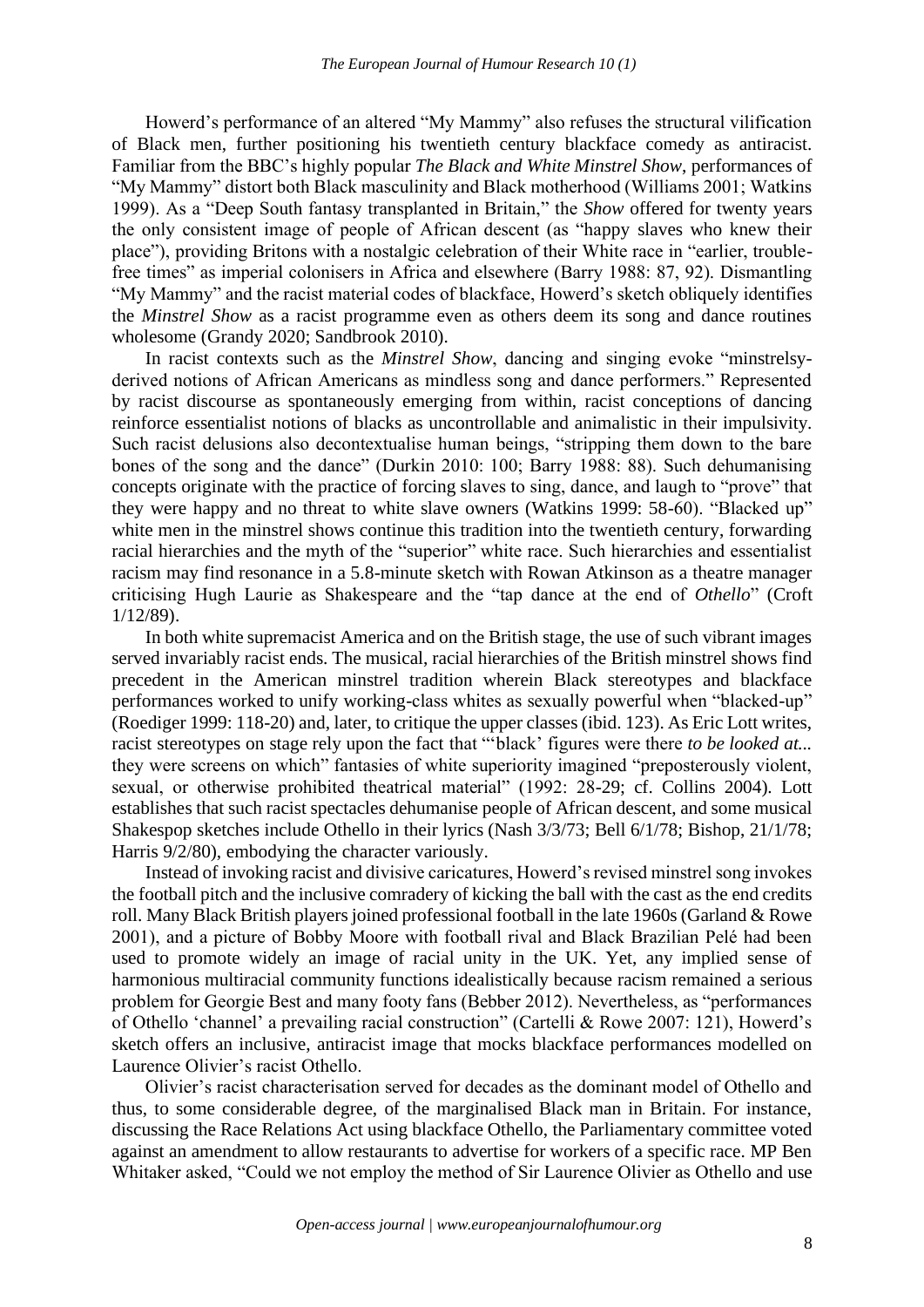makeup" (Staff 14/6/68) to employ staff of any race? Later *Othello* sketch comedy, including Harry Enfield in blackface (Posner 3/11/89) and *Spitting Image* (O'Neill 1991), invokes Olivier as the standard for Othello performances without offering antiracist coding. Denying his own racism a month earlier, an Al Jolson impersonator also writes that, "no less a figure than Laurence Olivier blacks-up to play Othello" (*The Stage* 11/5/89: 7). As these comments suggest, Olivier remained the standard model for blackface Othello.

Howerd's disfigured blackface and retooled minstrel song performatively echo negative critiques of Olivier's racist *Othello;* the film left British cinemas after May 1968. Britons read earlier that some judged Olivier's performance as an "outrageous impression of a theatrical negro stereotype" (Ivans 2/2/66). Olivier's "Sambo" characterisation included "the white man's burnt cork negro of the minstrel show," including, "the rolling eyes, the shambling walk," and "the foolish laughter." American audiences also asked, "When does he sing "Mammy?" Such glaring racism explains why others asserted that Olivier imposed a "racist interpretation" on Othello (Higgens 1966).

Curtailing and revising the racist song in his defaced version of blackface, Howerd's *Othello* aligns with the antiracist critique largely absent from the British press. Howerd establishes an early example of British sketch comedy that evokes blackface to mock it. The comedian's privileged racial and economic position allows him this critique, yet the deconstructive performance resists reduction to simple racism. Twentieth century *Othello* sketch comedy, in fact, includes antiracism.

## **3. To Play Othello**

Sketch comedians and politicians deployed *Othello* for both damaging racist and constructive antiracist purposes throughout the period studied. In April 1970, members of Parliament debated a revised Race Relations Act, again using *Othello* for racist ends. With race riots in London, roving "Paki-bashers," and Skinheads terrifying much of the nation (Sandbrook 2010), lawmakers sought solutions to such racist fascism in antidiscrimination law. Modifying the 1965 version, the 1968 act outlawed racial discrimination in "employment, housing, insurance, and credit facilities" (Bleich 2003: 86). Refining employment exceptions, the 1970 amendment subsequently required employers to explain the need to hire from a specific race. Anti-immigrant MP Ronald Bell claims, "someone may want a coloured actor to play Othello. Why should he not be able to advertise for one? Someone may want a white actress to play Desdemona. Why should he not be allowed to advertise for one" (House 1970a; cf. *The Times* 21/3/78: 15)? Opposed to the Race Relations Act, Bell makes *Othello* a tool of racist division, asserting facetiously that a Black actress, "could put flour on her face" to play Desdemona. Ignoring the ineffectiveness of this alternative to greasepaint makeup, Bell says, "one can make a mock-up of a negro or of a white girl, but why should one do that when one can have the real thing" (ibid). In a strangely similar fashion, Parliament cites the need for "authenticity or realism" and thus the need for "a particular race, sex or age for acting roles," referencing "a black man to play the part of Othello" in the explanatory notes of the 2010 Equality Act (legislation.gov.uk; sched. 9). Not unlike some sketch references to Othello's "inherent nature" (Brigstocke 24/11/97), forty years earlier Bell defines "the real thing" as something "inherent" to the individual, reinforcing his belief that neither "blacking up" nor "whiting up" will provide authenticity. In a later session, Bell "innocently" refers to the belief "that certain elements of the population are eugenically inferior to others" (House 1970b). In this damaging racist delusion shared with Enoch Powell, "eugenically inferior" "aliens" only "mock" white identities. Such scarring emotional violence accompanied physical violence in the period.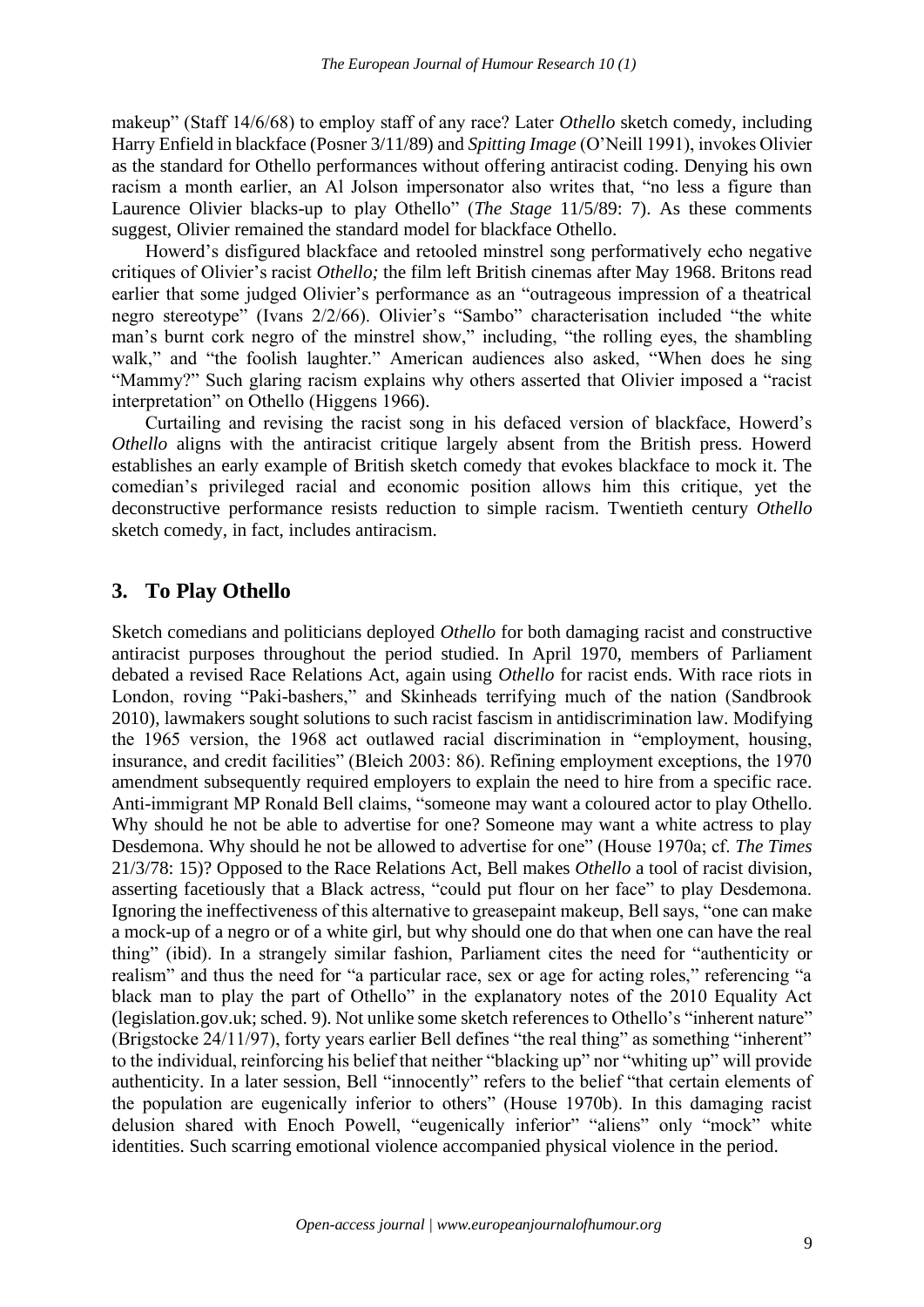A 1971 sketch from *Dave Allen at Large* and a 1972 sketch from *Monty Python*'s *Flying Circus* bracket contemporary racist violence, evoking both antiracist irony in the mode of Frankie Howerd and, arguably, racism. Racist violence, including the petrol bombing of a party of African-Caribbean Britons in South London, increased due to the restrictive 1971 Immigration Act. Fuelled by the media and ignored by an often-racist police force (Williams 2015; Moran 2013), such conflict finds little place in televised sketch comedy (cf. Barry, 1988). Broadcast three months after the bombing and "blacked up" as Othello, Irish comedian and spellbinding storyteller Dave Allen depicts the murder of Desdemona and the Moor's suicide in a forty-five second sketch. As the camera reveals two women observing, one states, "I always said mixed marriages would never work" (Whitmore 1/4/71). Dragged up as puritanical, unions-busting Tory women "getting things moving" in Britain, the Monty Python members also invade the couple's bedroom. In a ten-second section of a 2.3-minute sketch the following year, the troupe interrupts Michael Palin's "blacked up" Othello kissing an uncredited Desdemona while Graham Chapman-as-Tory-Lady screeches, "come on dear, don't let that darkie touch you" (MacNaughton 23/11/72). The Pythons beat blackface Palin-Othello with their handbags and pull him from the bed. In this violence, the Pythons strangely respond to Powell's call to bloody arms and to the racially coded, media-inflamed fear of muggers. Identified as young black men or "trouble-makers" and immigrants (Sandbrook 2010; cf. Barry 1988: 92-93), such muggers emerge within the Oxbridge satirists' sketch as a stereotypically hypersexual and "blacked up" Othello. Although potentially ironic, such a representation evokes both long-term and immediately racist tropes rejected by Howerd and others without clear censure from the Pythons.

Where the passive-aggressive comments in *Dave Allen's* Othello sketch ostensibly satirise the racist rejection of interracial marriage, and while the overt racism of *Monty Python's* "darkie" exposes Conservative bigotry, both sketches and others (cf. Turner 7/3/70; Beckett 22/2/73; Hurll 7/3/74) focus on white voices when appropriating *Othello.* Such comedy thereby ignores contemporary racism and Othello's role in racist discourse. Twenty-first century calls to ban such racist sketches appropriately identify the destructive stereotypes therein, yet they also ignore the antiracist use of blackface by others in the period.

Embodying a twentieth century antiracist comic tradition largely ignored today, Frankie Howerd's 1968 *Othello* undermined racist images by distorting and deconstructing blackface and racist singing, yet in 1974 he "blacks up" to achieve the same antiracist goal in *Francis Howerd in Concert*. As in 1968, a preview newspaper article distances "the lovable Frankie" from racism, blaming writer Johnny Speight who Howerd claims "likes to be controversial" (Sayer 18/9/74). Howerd presents *Othello* in blackface as a Variety double act in a 10.5-minute sketch with Iago played by black British actor and singer Kenny Lynch.

Much of the sketch concerns Frankie's diegetically failed attempts to modernise *Othello* using outdated Variety gags and racist one-liners. He begins, "we're going to do a really funny item for you now, a funny item. It's a 'Boom! Boom,'" which references the percussion a Variety drummer would use to cue audience laughter (Double 2012). By too quickly and far too often invoking this "Boom! Boom!" cue without a corresponding joke, Howerd minimises audience mirth. Known as a consummate conductor of audience laughter (Medhurst 2007; McCann 2004; Ross 2001), Howerd's "failure" to evoke modern comedy or laughter at racist jokes and performances emerges in this way as self-reflexive irony. By framing the character within such an outdated tradition, the sketch suggests that conventional responses to blackface Othello are outdated. Moreover, the sketch interrupts a traditional response, forestalling the audience's ability to enjoy the "pleasures" of racial drag apparently offered by "blacked up" actors. As Elise Marks develops, Othello normally serves as a psychosexual fantasy figure of unrestrained emotion and/or sexuality (Marks 2001: 117) for white audiences "consuming" the spectacle of both real and imagined black bodies.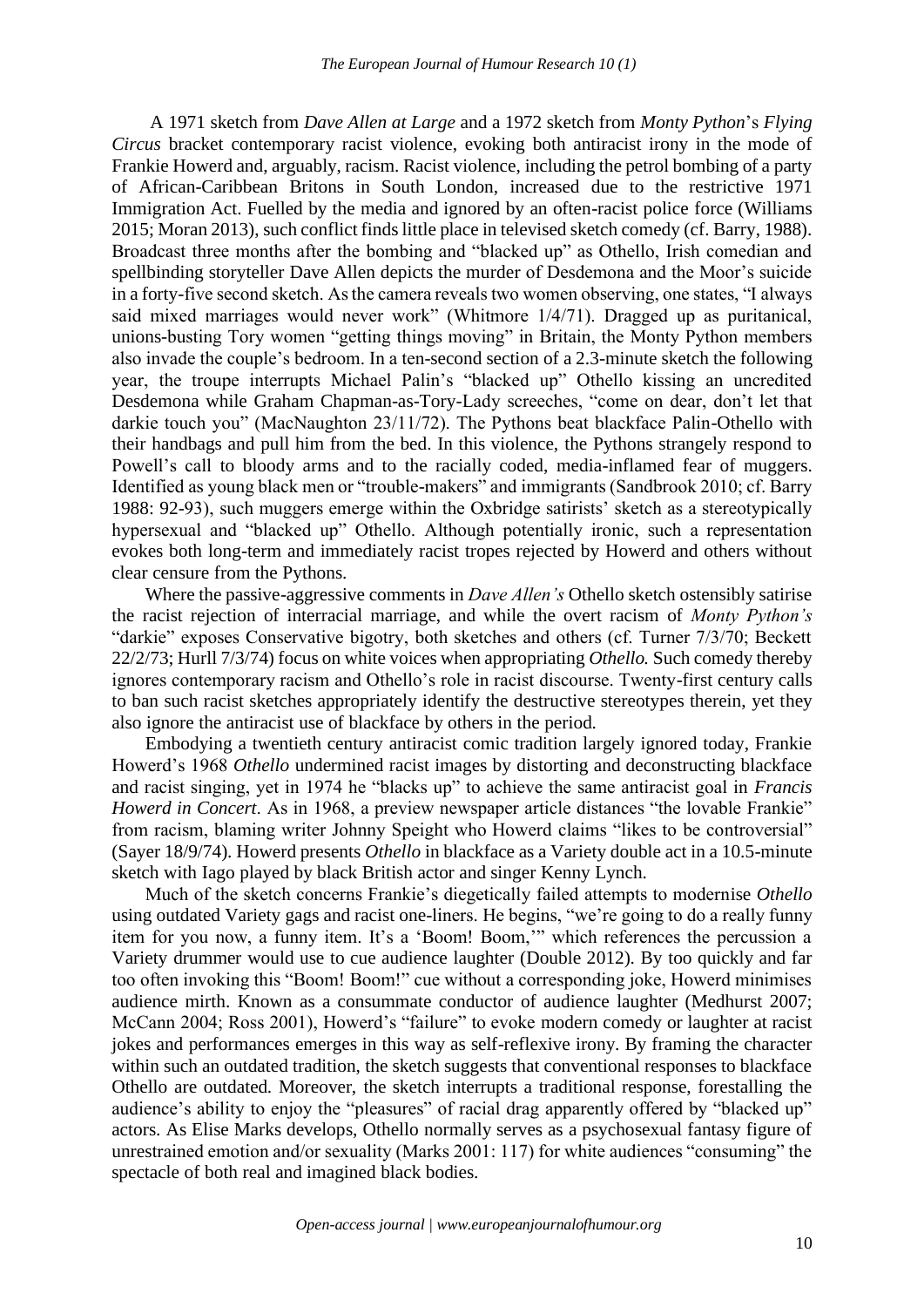Not unlike Variety scions Morecambe and Wise locating any and all things within the world of British Variety (Hamrick 2020), Speight further frustrates conventional responses to a "blacked up" Othello by placing the blackface paragon Olivier within the same context. In the sketch, Howerd cites Olivier's favourite film role, which depicts the death of Variety, yelling, "this is *The Entertainer*. We're trying to modernise it, get some 'Boom! Boom!' You see, Concert, that's it. Swinging. Review" (Lawrence 18/9/74). Playing the Variety comedian character, Howerd continues by saying, "I saw that, you know, what's his name? Sir Laurence Olivier at the Old Vic. Oh, jabber, jabber, jabber, I mean, you won't take a penny with this at Blackpool" (Lawrence 18/9/74). Comically shifting from the ostensibly "high culture" venue of the "Old Vic" to Blackpool's working class ambit, Olivier functions within the comedians' incongruous fiction to undermine Shakespeare as unprofitably "wordy" (ibid.) or to recall the racist stereotype of the Black man as inarticulate (see Watkins 1999). The anarchic overlap of performance genres (drama, concert, swing, review) prevents easy audience response to the "blacked up" comedian.

Howerd again denies the audience's expectations of blackface, further signalling his rejection of racist blackface traditions. As he notes, "you see, when you black up, people expect some good entertainment, don't they. Some very good stuff. You know, ah, "the sun shines east, the sun shines west, I know where the sun shines best... Scunthorpe!" (Lawrence 18/9/74). Once more derailing standard racist expectations of "My Mammy," Howerd interjects "Scunthorpe," the largest steel processing centre in the UK (Broadbent 2017), which reimagines "My Mammy's" delusionally idyllic plantation community as an industrial landscape. When Howerd later sings the song and dances in double-act unison with Lynch, comic actor John Le Mesurier interrupts the racist performance, declaiming *Richard III's*, "Now is the winter of our discontent" (1.1.1). Mixing plays, genres, and slapstick, the sketch fashions a carnivalesque chaos, positively displacing the racist use of Shakespeare, blackface, and "Mammy."

Lynch's performance as a "whited up" Iago undermines the racism of the Othello sketch and the use of blackface performance further. Howerd asks, "Where's the comedy feed," superimposing tragedy and comedy in a standard Shakespop move. Lynch enters in "whiteface" (see Figure 3), delivering, "Oh noble Lord Othello, 'tis I Iago, your faithful lieutenant."



Figure 3. *Francis Howerd in Concert*. ITV 18/9/74.

Audience laughter underscores the powerful impact of Lynch's "whited up" Iago contrasting Howerd's "blacked up" Othello. Howerd frames the inverted spectacle, declaring,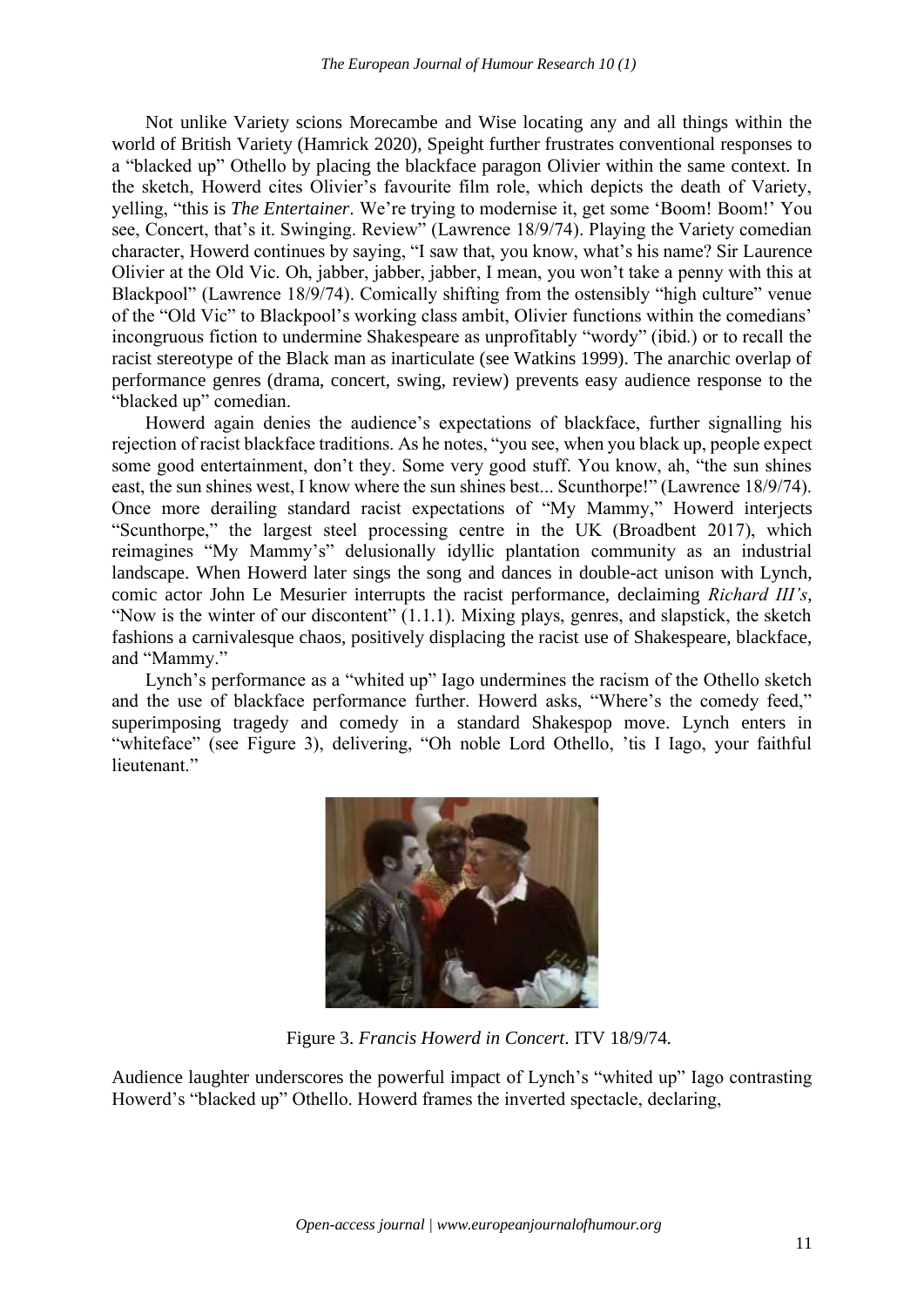FH: You look more like a flour-grader to me. You stand there looking like a negative. I mean what's all this business here? [touching his chin] What's this? KL: Well I, I thought it would give me motivation. FH: It'll give you acne. I'll tell you that much.

(Lawrence 18/9/74)

Unlike MP Ronald Bell, who had used flour four years earlier to undermine the possibility of a Black actress effectively impersonating a white woman, here Speight and fellow scriptwriter Barry Cryer deploy "whiteface," the profession of the "flour-grader," and the photographic simile of Lynch looking "like a negative" to undermine traditional racist readings of blackface Othello. In a photo "negative," image colours reverse into corresponding hues, the lightest areas of images become the darkest, and vice versa. Within this scripted simile, Lynch as a "whited up" Black Briton matches Howerd as a "blacked up" white Briton. The image of "whited up" Lynch-Iago creates cognitive dissonance and thus the need for an interpretive context with which to understand the unfamiliar color-coding. Lynch's diegetic search for actorly "motivation" reflects back upon Howerd's own motivations for donning blackface. This disruptive questioning of meanings and motivations magnifies the sketch's consistent alienation of audiences from blackface. "Whited up," Lynch's startling colouration serves as a kind of meta-theatrical mirror that leads viewers to see Howerd's "blacked up" image as disfiguring, as scarring much like the acne produced by greasepaint makeup.

Further alienating audiences, the Variety character's attempts to combine a Variety double act with tragedy includes using racist epithets. After the comic Lynch-Iago corrects the Varietycomedian character, informing him that Othello did not possess a hump or a Long John Silver crutch deployed by Frankie, Howerd complains, "Isn't it marvelous?" Pointing at Lynch, he continues, "Hardly down out of the trees, and he's already an expert on Shakespeare" (Lawrence 18/9/74)? Although Lynch corpses at the racist joke, in referring to Lynch as a monkey coming "down out of the trees," Howerd's Variety character replicates the racist slurs hurled by thousands of racist football hooligans throwing bananas and bellowing "monkey chants" at Black players throughout the 1970s (Garland & Rowe 2001).

Rejecting the racism of dehumanising blackface performance, the ending of the 1974 sketch reverses such racist marginalisation of Black Britons as "monkeys" and "coons." Playing Desdemona, Norwegian actress Julie Ege reads from a tiny script she removes from her very low-cut, cleavage-accentuating bodice, saying, "Hello Sambo." Howerd responds,

FH: Look dear, I don't know what they do in Sweden, but in England we do not address our coloured friends like that. You see?

JE: In the script, it says, "when Julie meets coon, she says, 'Hello Sambo.'"

FH: It's that bloody Johnny Speight again! You see? He will, knock, knock. All the gags, all the crudities, you see. Don't blame me. Blame Johnny Speight.

(Lawrence 18/9/74)

Recalling Olivier's Othello, the racist slurs "Sambo" and "coon" present racist stereotypes of Black men as sexually threatening.

Since the 1974 sketch presents Ege as hypersexual (and not much more), Lynch "must" structurally serve as the sexual aggressor within the racist narratives evoked by the slurs "Sambo" and "coon." Correspondingly, the early 1970s constitute what Donald Bogle defines as the "age of the buck" (2003: 232), a time when Hollywood-derived stereotypes of Black men as predators circulated widely. As the "brutal buck," an "oversexed and savage, violent and frenzied" monster with a "lust for white flesh" (ibid. 14), such a racist caricature echoes earlier images used by Enoch Powell and *The Times*. Lynch's distinct failure to embody this threating stereotype, however, starkly contrasts Ege's use of "coon," which Bogle identifies as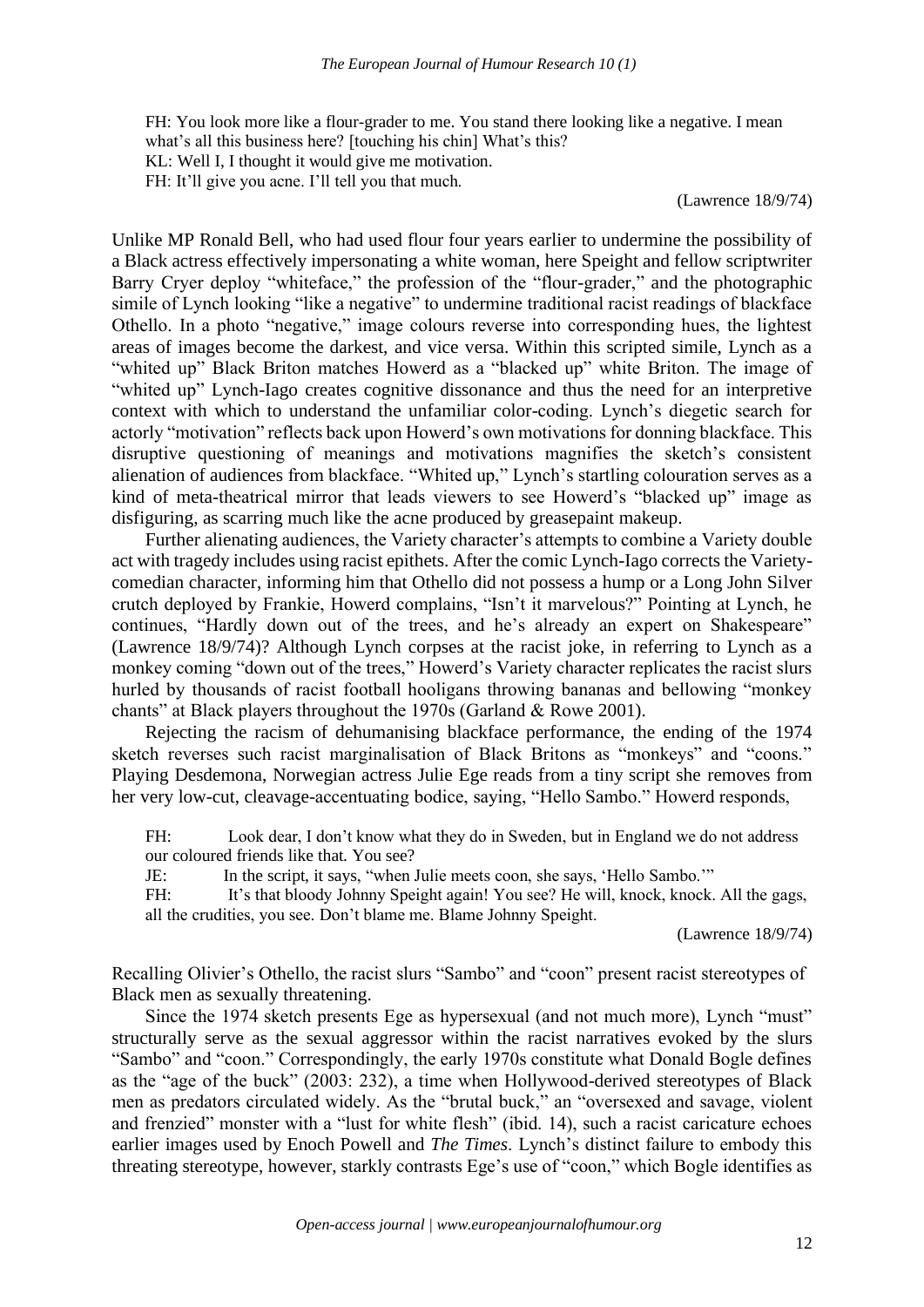"the most blatantly degrading of black stereotypes... unreliable, crazy, lazy, subhuman creatures good for nothing more than eating watermelons, stealing chickens, shooting crap, or butchering the English language" (ibid. 8). As a controlling image designed to neuter the "buck's" Black masculinity, verbal dexterity, and sexuality, then, the coon stereotype jars harshly with Lynch's competent and empowered performance. "Sambo" also represents Black men as dense or stupid (Watkins 1999) and, combined with "the shiftless coon," ostensibly degrades and dehumanises Lynch as a non-threat rather than a powerful "buck."

In 1974, such racist language appealed to members of the then-growing fascist National Front (NF) who clashed with anti-fascists in central London in June. This racist violence resulted in the first death at a political demonstration in fifty-five years. The NF fomented racist violence, claiming to fight in a "global struggle for survival between various species of humanity," asking, "white man, are you ready to fight" (Sandbrook 2012: 582)? Decidedly advancing Powell's race war, white supremacists deployed such racist terms freely, labelling Black Britons "Sambo," Congolese for "monkey" (Boskin 1988; cf. Nixon 17/6/95), "coon," and other racist slurs, casting them as a lesser "species" than the "white man."

Rather than ending as the antiracist progressive, the Variety comedian character ends as the marginalised outsider, distancing viewers from the "blacked up" figure and his racism. Effectively lambasting the racist and unfunny Variety character, Le Mesurier addresses the "whited up" Lynch, "now tell me, don't you agree that sometimes these; some of our [clears his throat] these, ah, coloured people [looking at Howerd] get awfully aggressive, sometimes? Don't you find that?" Exiting together, Lynch replies in cool and collected tones, "They do, they do. They always do" (Lawrence 18/9/74). In characterizing Howerd as the marginalised outsider who gets "awfully aggressive," the sketch ironizes the contemporary British myth of "the black as a trouble-maker" (Barry 1988: 87) and the practice that avoids employing Black actors because Black characters, including "bucks," "make trouble" or represent problems in "black" narratives (Malik 2002: 141).

Due to his racist comments, however, Howerd's Variety comedian character becomes the butt of the sketch and the marginalised minority who always makes "trouble," which again undermines simplistic notions of twentieth century blackface comedy as only racist. Since "Black and Asian people were continually constructed" in 1970s British television "as inherently worth laughing at, as exotic, and, ultimately, as outsiders" (Schaffer 2017: 188), Howerd's final position as the laughable outsider inverts racial hierarchies. Unable to understand the racism of blackface, Howerd's Variety comedian character resembles the racist comic Archie Rice who remained unable to accept the death of Variety or his own irrelevance in *The Entertainer* (Richardson 1960), which Howerd dubbed his "modern" Variety act at the start. The sketch ending rejects Rice's racism and his bad acting; later *Othello* sketches deploy the comedy of bad acting without addressing racism (Harris 9/2/80; Harris 30/3/86).

### **4. Carry on Othello**

Unlike Howerd's use of blackface images to reject racist portrayals of Black men in the last quarter of the twentieth century, the long-running sketch show *The Two Ronnies* (BBC 1971- 1987) presents an implicitly racist, 4-minute 1986 sketch in which an Elizabethan milkman discusses a Cockney Shakespeare's work with the playwright. Asking the erudite milkman, Ronnie Barker, to examine his work, Ronnie Corbett as Shakespeare hands the highly educated dairy specialist a manuscript.

Ronnie Barker: *Carry on Othello.* Ronnie Corbett: Good title, don't you think? RB: It lacks class. I mean, the main character, Othello, does he have to be a bookies runner?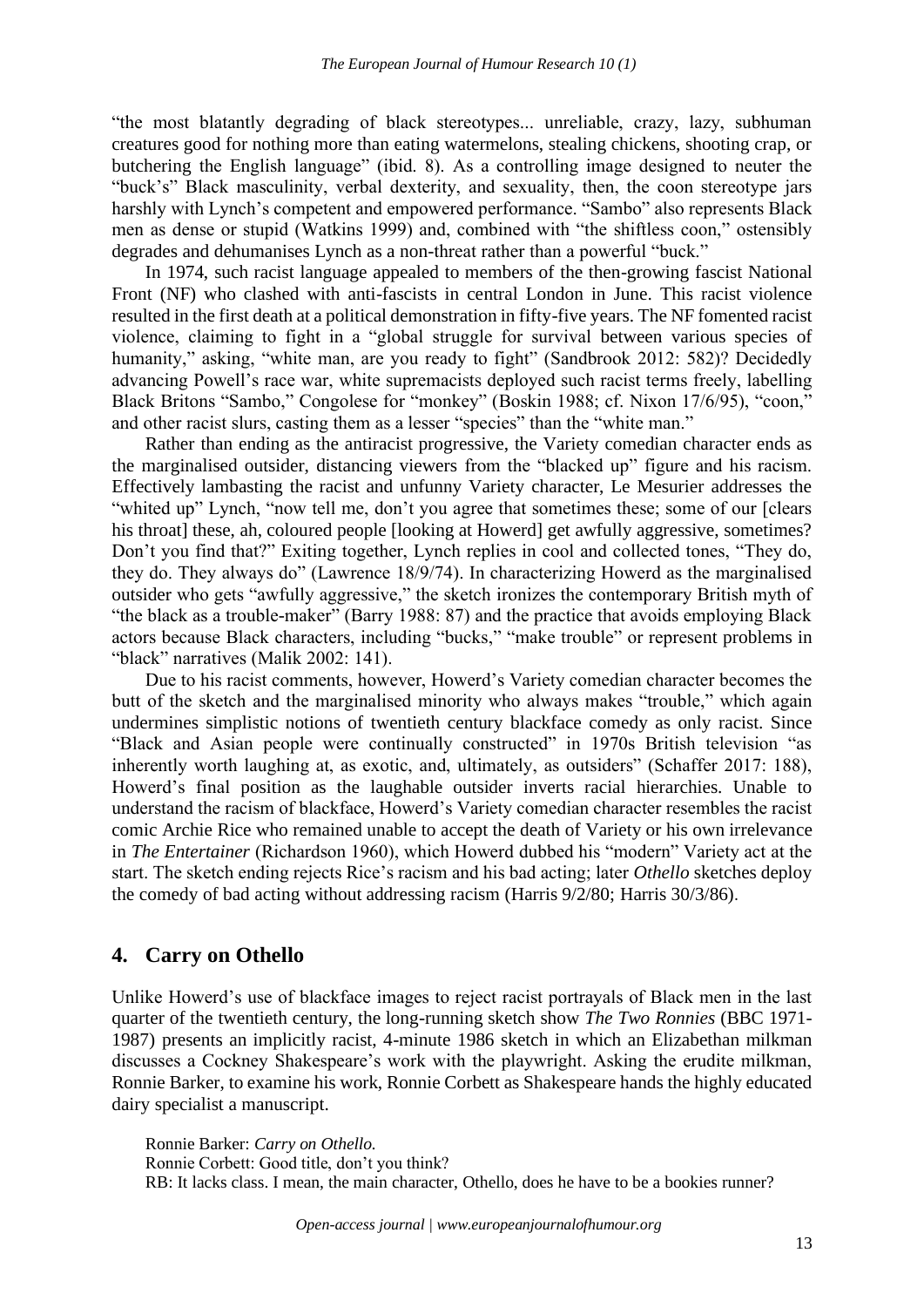RC: No, no, no. He could be a pork butcher, something like that. A social worker, something like that.

RB: No. No. I think you miss the point entirely, sir. No. No. He should be a romantic, a romantic soldier, perchance.

RC: Well, what 'cha mean, Sergeant-major Othello in charge of the cookhouse, something like that?

RB: If you want to make it more avant-garde, he could be coloured.

RC: That's a good idea, good idea. Change the title. "*Chocolate Solider*," we could call it. There's a joke in there, as a matter of fact.

RB: A joke?

RC: Yes, a bit of a joke, a bit of a gag, you see. Someone in the audience could shout out: "Sing us a bit from *The Chocolate Soldier*," you see? Then Othello could say, "which bit"? And the lady would shout back, "the bit with the nuts in."

(Mortimer 11/1/86)

Their previous blackface characterisations (e.g. 22/5/71; 20/2/75; 10/12/83; Stewart 6/10/67; Rosenthal 2019; Corbett 2000) notwithstanding, the use of *Carry on Othello*, *The Chocolate Soldier*, and the genital or "nuts" joke returns audiences to the image of the Black or "chocolate" man as the hypersexual "buck" by focusing on his genitalia. An operetta and a 1941 film (Del Ruth), *The Chocolate Soldier* here becomes part of the racist tradition of depicting Othello as hypersexual. Although Newcastle schools would use the "racist content" in *Othello* and other texts to teach kids about racism (Steel 5/2/86), the contemporary sketch lacks such didactic, antiracist goals.

At the same time that the 1986 *Two Ronnies* sketch normalises Othello as a married man, it further deploys the racist stereotype of the hypersexual Black man. When Barker-Milkman suggests adding "a *soupçon* of sex," Corbett-Shakespeare reports on "Mrs. Othello: Gladys, nee Ponsford, married twenty-seven years, eleven children, twelfth on the way. I mean, I think you have to admit, in the 'how's your father' department, Othello is quite tasty." The ribaldly potent and simultaneously edible masculinity of "tasty" Othello siring twelve children, combined with the carnivalesque sexuality of the beloved *Carry On* films (Medhurst 2007), contorts the image of the "Chocolate Soldier" as oversexed. With the additional racist resonances of G. H. Elliott, "the Chocolate Coloured Coon," a blackface minstrel active until the early 1960s (Hudd & Hindin 1997), the racist image of the hypersexual Other served up as a "tasty" consumable echoes in the sketch.

Extending such racism, another racist *Othello* sketch deploys blackface performance as a coded political attack on the international racial Other. In May1990, the BBC launched "KYTV," a sitcom set in a satellite television station. Incidental to the plot, a 1-minute preview of the station's "classic season" of Shakespeare functions as a sketch that includes a racist blackface *Othello*. Initially, with Danny La Rue as Lady Macbeth and the Beverly Sisters singing "hurly burly" as the witches, Scottish singer Kenneth McKellar as Macbeth croons of "the battle lost and won," surrealistically elevated in a tree (Kilby 3/5/90**).** The preview switches to a picture of Black comic actor Gary Wilmot as the voice-over informs viewers that daft comedy actress Sue Pollard will star as Wilmot's Desdemona. Cutting to a candle-lit bedroom, a *keffiyeh*-clad *white* actor in blackface strangles Desdemona, violently slamming her repeatedly onto the bed.

Briefly on screen, the violent performance nevertheless recalls both racist blackface minstrels and sketch comedians using Othello to display and dehumanise the "animalistic" Black body through song and dance. In *KYTV*'s preview of "the very best of drama" (Kilby 3/5/90) the scene from *Othello* stands out as a "preposterously violent" spectacle familiar to blackface minstrelsy and Shakespop comedy. The sketch reinforces the strangeness of the moment by visually contrasting the assault on Desdemona to the domestic culture represented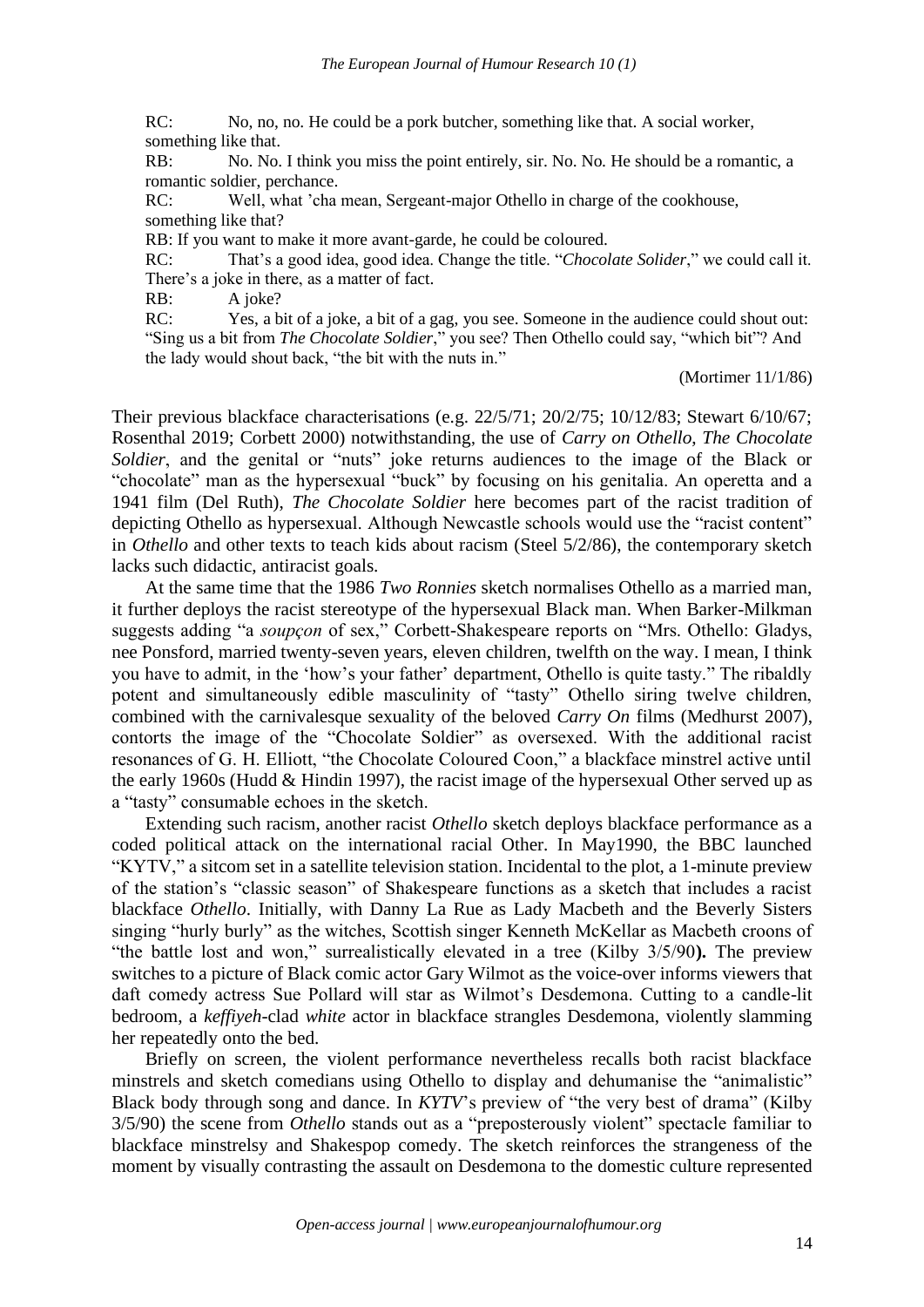by the Beverly Sisters and McKellar. The unified harmonies and avuncular tones offer a comforting nostalgia connected to the Second World War and "traditional" Scotland, respectively. The white walls, white bedding, and the white, long *keffiyeh*, an Arabian headdress, all serve as a visually stark backdrop that accentuates white Othello's blackface makeup. In this fashion, Othello serves as a screen upon which to project contemporary racial anxieties.

In the midst of the first Intifada (1987-1993), *KYTV's* distinctly framed Arabian Othello wearing a *keffiyeh* recalls the Israeli-Palestinian conflict in terms familiar to the popular press (Sanz Sabido 2019). In the four months before the 3 May 1990 episode of *KYTV*, the British press largely represented the conflict as caused by the Palestinians, positioning them as the Other (e.g. *The Times* 2/1/1990, 2; 7/4/90, 7; *Daily Mirror* 14/3/90, 2). As a rhetoric used more aggressively by the Neoconservative binarism of "the clash of civilisations" (Fekte 2014), KYTV's vilification of an Arab blackface Othello corresponds closely, through the combination of blackface and *keffiyeh*, to the new cultural racism based on more than skin colour (Modood 2005). Here, this Othello represents an early embodiment of British Muslimophobia deployed three months prior to the First American War in the Persian Gulf to which the United Kingdom supplied more troops than any other European power (Schwartz 2015). If ironic, the violent images nevertheless deploy blackface to racist effect.

Late twentieth century sketch comedy demonstrably includes such racist uses of blackface, yet throughout the period comedians also consistently offer antiracist comedy that employs blackface performance and *Othello* to combat racial bigotry.

#### **5. Othello was Black**

Analysis of two sketches that counter the racism of blackface performances, from *The Real McCoy* (BBC 1991-1996) and *Goodness Gracious Me* (BBC 1998-2001), will usefully close this study of racism and *Othello* sketch comedy. Writer, comedian, and star of *The Real McCoy*, Meera Syal notes that as "the only comedy sketch show on TV that features a black and Asian cast," the show is "enlightening to white people who get to see our view of the world" (ibid.). Syal also recognises, "the most interesting material is now coming from people on the so-called fringes of society" (Shenna, 1993). Syal's re-centering of "our view," rather than leaving it on "the so-called fringes of society," serves as one of the 1990s' "creative interventions" (Malik 2017: 94; cf. Barry 1988) enacted by Black and Asian British comedians within the still-racist context of broadcast television. Taking Othello's outsider status as a focal point, *The Real McCoy*, described generally as "blazing a seriously funny multicultural trail" (Barden, 1993), filters such marginalisation through the experience of Black British immigrant communities, deploying a Black actor as Othello to antiracist effect.

In what amounts to a "comic attack on racism" (cf. Gillespie 2003), Black comedian and actor Leo Chester deploys *Othello* in a 2.7-minute 1993 sketch that empowers Black Britons. Chester-Othello strangles white actress Alexandra Gilbreath as Desdemona when an officious Caucasian man enters. Screened less than a month before adoption of the 1993 Asylum and Immigration Appeals Act, the immigration officer brandishes his clipboard as a symbolic weapon.

Alexandra Gilbreath: Oh banish me, my lord, but kill me not. Leo Chester: Down strumpet! John Collins: Ahem. Erm, Mr. Othello? LC: What do you want? JC: Mr. Othello Moor? I have a warrant here authorising your deportation. I shall have to ask you to come with me.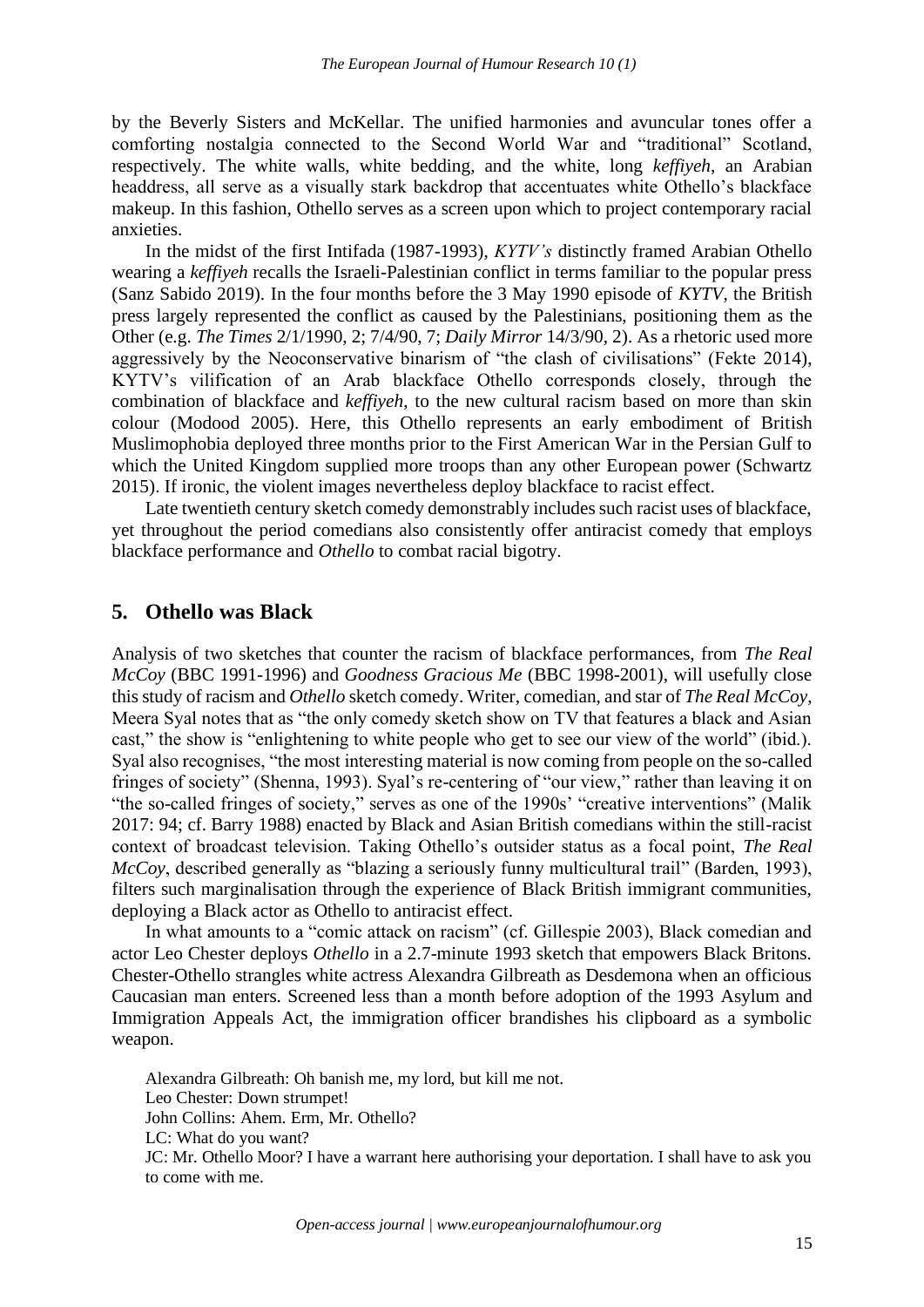LC: Is this some kind of joke?

JC: I'm afraid not, sir. No, under the 1993 Asylum and Immigration Act, [booing and hissing from audience] you are now considered an illegal alien.

AG: This is ridiculous. [exits]

JC: No, no, no, sir. Here it is, "Mr. Othello, Moor." According to our records, you have been living in this country for the last 375 years without a visa.

(Jarvis 4/6/93)

As the audible booing and hissing of *The Real McCoy* audience suggest, the deportation of Black immigrants from the UK before and after the 1993 Act remained a serious concern. Although the number of deportation cases grew from 10,370 to 16,460 in the period 1993- 1995, appeals in the same period decreased from 29,220 to 21,810; those actually deported dropped from 6,080 to 5,080 persons (Blunket 2002). In any case, the hyperbolic absurdity of "375 years without a visa" underscores the fact that Othello's outsider status parallels many Black immigrants in *The Real McCoy's* audience familiar or threatened with deportation.

Engaging racist attitudes directly, *The Real McCoy* uses the National Theatre to counter xenophobia and the absurdity of forced and racism-motivated repatriation. Chester-Othello says,

LC: This is absurd. For God's sake, we're on stage at the National Theatre.

JC: Yes, precisely. The BRITISH National Theatre. [booing from the audience] No place for your sort here. We're taking you home.

(Jarvis 4/6/93)

Undoing the racist Othering of the exclusionary "your sort," the emblematically British (and Shakespearean) National Theatre remains the domain of a Black Briton commanding the role of Othello and the Caucasian racist attempting to police "British" so-called "superiority." "British" also recalls Enoch Powell's representation of Black as a "national danger" in 1968. Such an image refutes the racist stereotype of the cowardly and inarticulate Black clown discussed above, which white actors reinforced by playing the Moor "blacked up," and which Rowan Atkinson's time travelling Blackadder echoes in attacking Shakespeare, because "here comes Othello talking total crap as usual" (Weiland 6/12/99). Not unlike Powell, the press and politicians in 1992 and 1993 refer to "a besieged Britain" overrun by "sponging, culturally alien hordes" (qtd. in Hayes 2002: 42). Such images reinforce racist conceptions of the Other, which *The Real McCoy* counters comically through the empowered Black actor.

The sketch ends with an empowered Black British voice that rejects the use of Othello as a racist image yet recognises that black, Asian, and other Britons still face violent xenophobia and racism. Unwilling to continue, Leo Chester says,

LC: All right, all right, look, this has gone far enough. You cannot deport Othello, you ignoramus, because he doesn't exist. He is a fictional character in a play, a figment of Shakespeare's imagination.

- JC: So, erm, you're not really Othello, then?
- LC: That's right. I'm an actor, playing a part. My real name is Derek.
- JC: Derek? And you're not from Venice?
- LC: No. Stockwell, actually.

(Jarvis 4/6/93)

Home to a thriving community of African-Caribbean immigrants and Black Britons, the reference to Stockwell in North London repositions the voice of Shakespearean authority to a location normally marginalised by the kind of racism offered by blackface versions of *Othello*. Undermining the white "authority" figure and depicting deportation as absurd or ridiculous,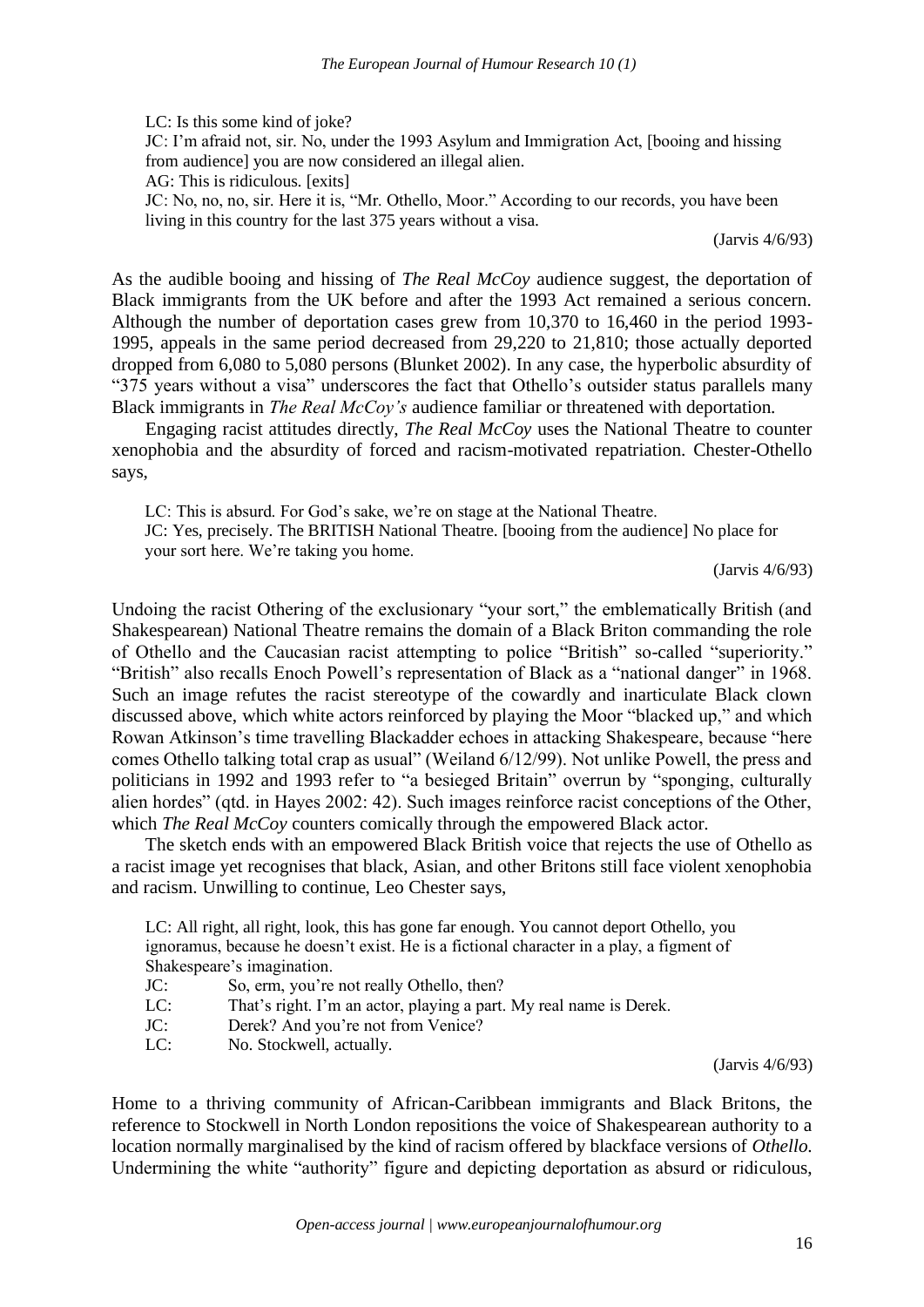Chester informs the bigoted white man that as a "figment of Shakespeare's imagination," Othello cannot be deported. Nor can racists remove him or other blackface performances from the uses of Black and Asian Britons (cf. Marshall 2019: 2020).

Enacting a comic reformation of Othello, Leo Chester, a Black Briton, deploys the national Black Shakespearean archetype against racists like Powell and contemporary parliamentarians. In replacing a "blacked up" Othello with a Black actor who refuses to accept racist stereotypes and racist practices, *The Real McCoy* rewrites and rejects the racist blackface tradition in comic sketches and in Shakespearean performances.

Again rejecting racist performance traditions, a 3-minute sketch from *Goodness Gracious Me* (BBC 1998-2001) deploys song, dance, and historical images of blackface to unabashedly anti-racist ends. Critics have praised *Goodness Gracious Me* as a ground-breaking sketch comedy series, which brought Asian-Britons more fully into British culture, offering some "recognition of the diversities of Englishness" (Polley 2004: 16-17; cf. Ellis 2000). The comic ensemble perform a song and dance routine dressed as agents from the science fiction blockbuster *Men in Black* (Sonnenfeld 1997). "The Blacked-Up Men" routine uses a synthesis of adult contemporary music and rap to deconstruct British blackface performance history and contemporary racial comedy, punning on "Men in Black(*face*)" adroitly.

Naming Al Jolson, Laurence Olivier, Alec Guinness, and Orson Wells, as well as the BBC's *Black and White Minstrels*, the members of *Goodness Gracious Me* sing and expose the disfiguring realities of blackface Othello and others, projecting those blackface performers' visages onto the television screen to break those racist icons. For *Goodness*, Jolson provides only "what we call the minstrel pains" as he "insulted a race" (cf. Musser 2011); the homophonic minstrel/menstrual pains of the lyrics metaphorically suggest that Jolson's "blacked up" racism causes pain and that it returns periodically. Notably, the comedians also expel Olivier's continued and scarring presence, unmasking "the great white dope blacked-up to play the great Moor, forgetting the fact that Othello was black and not a fat white man covered in cack" (Plowman 27/11/98). Not unlike *The Real McCoy's* deployment Black Briton Leo Chester, here "the fact that Othello was black" uses the general's materiality to point up and belittle the scatological artifice constituting the tradition of blackface performance. This statement also returns attention to Frankie Howerd's 1968 *Othello* sketch, which depicted Cilla Black stating, "Othello was black" in order to compel her host to "black up" and, counterintuitively, to reject racism as Chester has thirty years later.

Such an exposé also responds to contemporary racial politics and sketch comedy. Writing on the Human Rights Act (1998) five months earlier, for instance, *The Times* characteristically deploys Othello to warn, "Race laws may be extended to Shakespeare" (10/6/98, 6). Printing a still from *Othello* (1965), they caption, "No Moor: a blacked-up Olivier playing Othello." Perhaps speaking of *The Times*, yet clearly speaking to racist tradition, "The Blacked-Up Men's" refrain aptly rejects the performers' "strange agendas." *Goodness' Othello* sketch also responds to presenter Harry Hill who had produced a brief advert sketch on *The Albino Black and White Minstrels Show* for a faux "Albino Night" on Channel 4 (20/11/1998) only a week earlier. Perhaps responding to Hill's minstrels as insufficiently critical of racist blackface performances, the song ends, asking provocatively, if blackface remains acceptable, "just let a black guy white-up and play Jesus" (ibid). In fact, Kenny Lynch had "whited up" with Frankie Howerd in 1974 to provoke viewers and reject blackface racism as well.

*The Real McCoy* had harshly ridiculed racist attacks on Black "aliens" by white immigration officials, and five years later the cast of *Goodness Gracious Me* pick up where *McCoy* left off. Where the agents of *Men in Black* remain uniquely aware of and responsible for proactively combatting extra-terrestrial threats to the planet, the cast of *Goodness* become "real-life" alien hunters who track down dangerous "bugs," or racist performances, and destroy them. Capturing the "Blacked Up Men," the *Gracious* agents relegate the tradition of blackface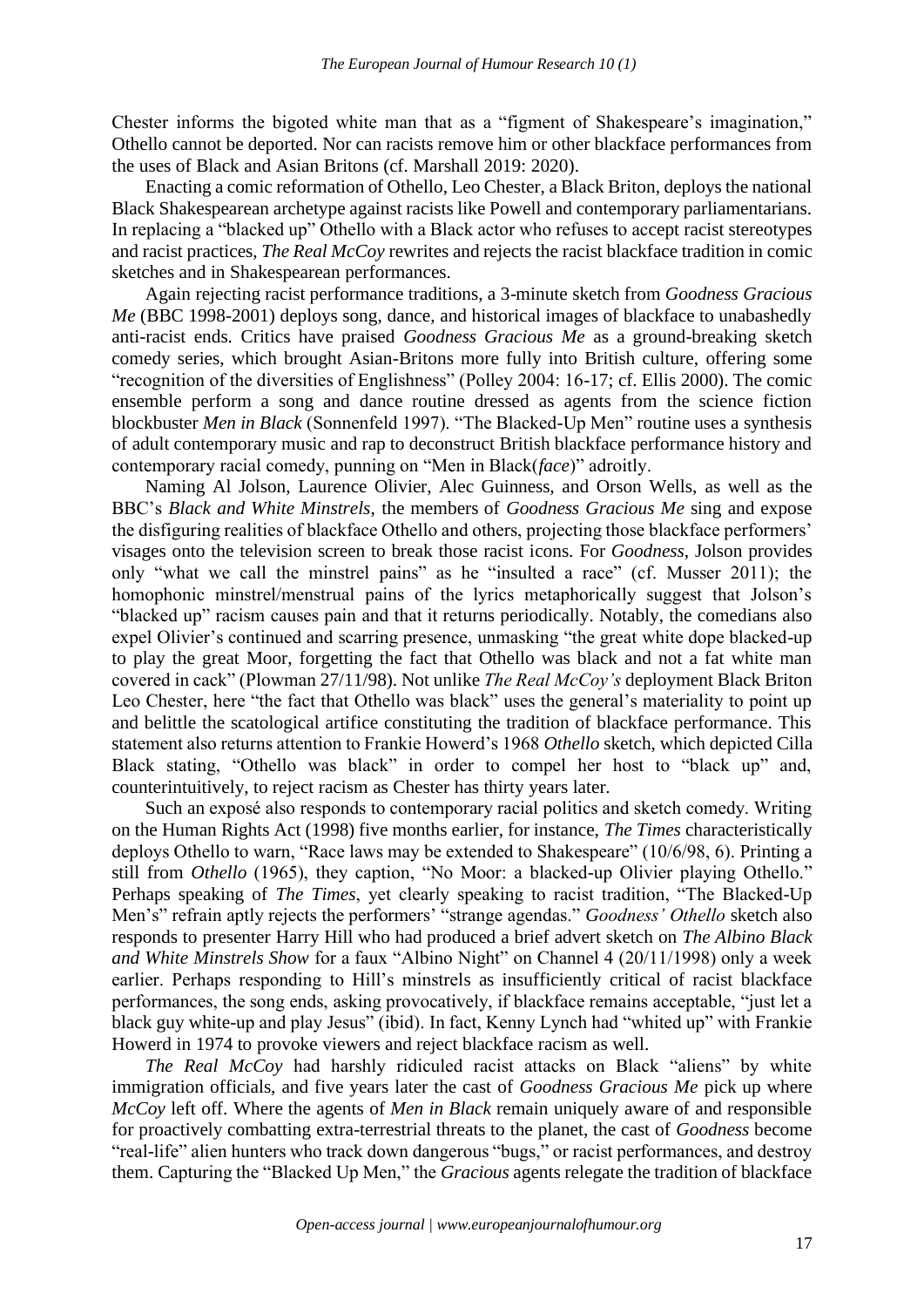minstrels, blackface *Othello*, and other blackface performers to historical oblivion. These racists ironically become precisely the "alien element" that Enoch Powell vilified in his 1968 "Rivers of Blood" speech and Frankie Howerd portrayed in his 1974 *Othello* sketch. Notably, both *The Real McCoy* and *Goodness* recognise the stupidity of such racist representations, thereby inverting the racist stereotype of the "stupid" Black man.

Written into British law and into British sketch comedy, Othello continues to circulate as a contested figure, evoking issues of racism, nationalism, and Black masculinity. Rather than simply a figure of atavistic racism, blackface Othello functions as a figure of critical humour, allowing comedians to displace the racist ideas, figures, and national institutions surrounding Shakespeare. Although sketch comedy may not "laugh its way out of racism," the tradition of British sketch comedy recovered here should be seen as "working through" cultural changes surrounding race and racism (Barry 1988: 94; Ellis 2000). The removal of blackface performances from video catalogues in 2020 aptly countered the dehumanising racism of some sketch comedy, yet the foregoing analysis demonstrates that late twentieth century comedians also used images of blackface Othello in antiracist humour.

#### **References**

Andreas, J. (1995). 'Othello's African American progeny', in Kamps, I. (ed.), *Material Shakespeare: A History,* London: Verso, pp. 181-197.

Barden, M. (1993). 'Balancing TV's white complexion.' *The Evening Sentinel.* 18 May, p. 23.

Barry, A. (1988). 'Black mythologies: The representation of Black people on British television', in Twitchin, E. (ed.), *The Black and White Media Book: Handbook for the Study of Racism and Television.* Stoke-On-Trent: Trentham Books, pp. 83-101.

- Bebber, B. (2012). *Violence and Racism in Football: Politics and Cultural Conflict in British Society, 1968–1998.* London: Routledge.
- Beckett, K. (dir) (1973). *The Benny Hill Show*. Thames. 22 February.
- Bell, A. (dir) (1978). *Crackerjack!* BBC. 6 January.
- Bishop, P. (dir) (1978). *The Les Dawson Show*. BBC. 21 January.
- Bleich, E. (2003). *Race Politics in Britain and France: Ideas and Policy Making Since the 1960s*. Cambridge: Cambridge UP.
- Blunkett, D. (2002). *Control of Immigration: Statistics United Kingdom 2001*. Home Office.
- Bogle, D. (2003). *Toms, Coons, Mulattoes*, *Mammies, & Bucks: An Interpretive History of Blacks in American Films*. Fourth Ed. New York: Continuum International.
- Boskin, J. (1988). *Sambo: The Rise and Demise of an American Jester.* New York: Oxford UP.
- Bovilsky, L. (2008). *Barbarous Play: Race on the English Renaissance Stage.* Minnesota UP.
- Brigstocke, D. (dir) (1997). *Armstrong and Miller*. Channel 4. 24 November.
- Bristol, M. (1995). 'Charivari and the comedy of abjection in *Othello*', in Kamps, I. (ed.), *Material Shakespeare: A History,* London: Verso, pp. 142-156.
- Broadbent, M. (2017). *Secret Scunthorpe*. Stroud: Amberley Publishing.
- Brooks, T. (2020). *The Blackface Minstrel Show in Mass Media: 20th Century Performances on Radio, Records, Film, and Television.* Jefferson, NC: McFarland.
- Burge, S. (dir) (1965). *Othello*. Eagle-Lion Films. 15 December.
- Cartelli, T. & Rowe, K. (2007). *New Wave Shakespeare on Screen*. Cambridge: Polity Press.
- Chambers, C. (2011). *Black and Asian Theatre In Britain: A History*. London: Routledge.
- Clayton, A. (2020). *Funny How?: Sketch Comedy and the Art of Humor*. New York: New York State UP.
- Collins, K. (2004). 'White-washing the black-a-moor: Othello, negro minstrelsy and parodies of blackness'. *The Journal of American Culture* 19.3, pp. 87-101.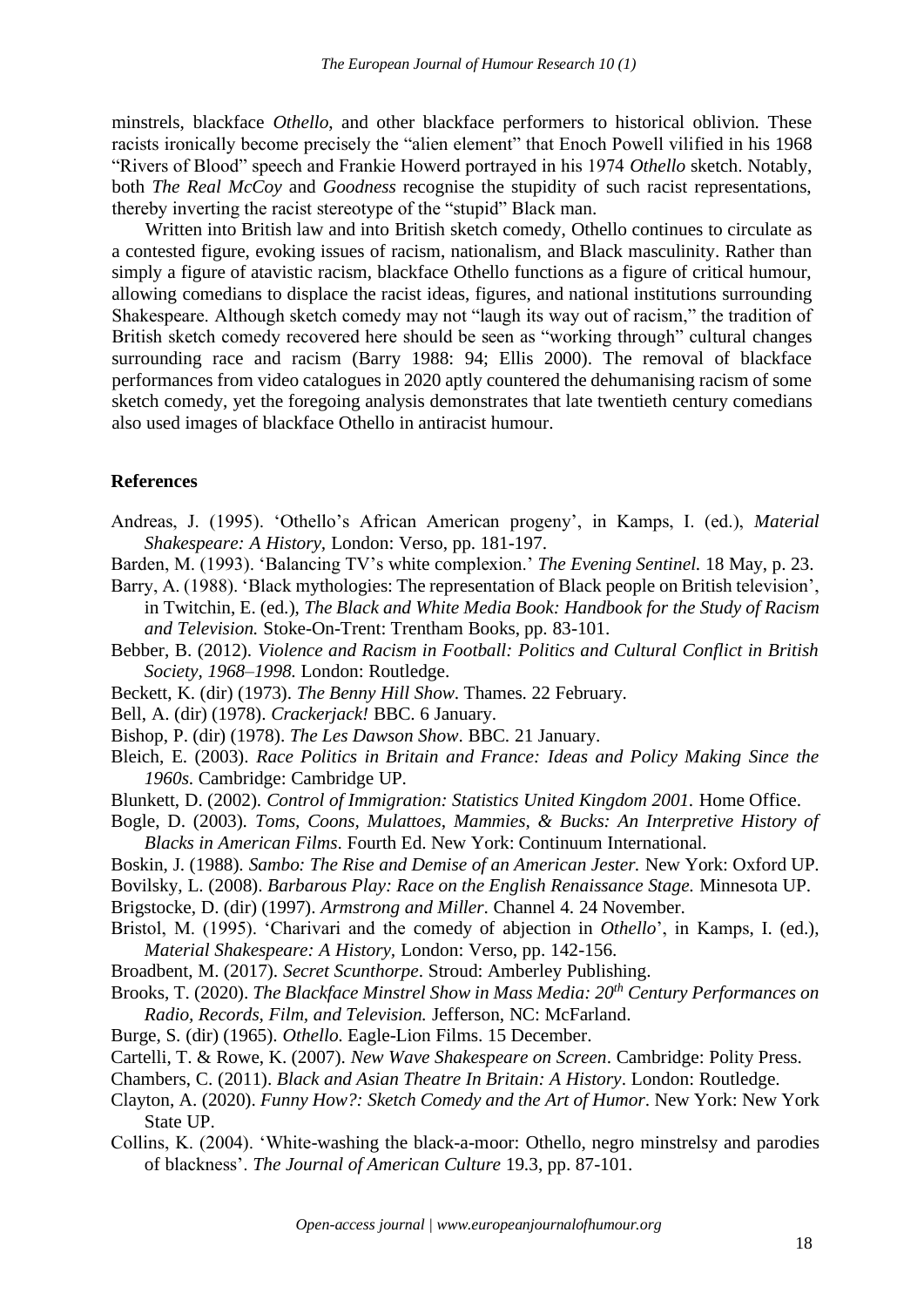Corbett, R. (2000). *High Hopes: My Autobiography*. London: Random House.

- Croft, D. (dir) (1989). *Hysteria* 2. Channel 4. 1 December.
- Crosland, A. (dir) (1927). *The Jazz Singer*. Warner Bros. 6 October.
- Del Ruth, R. (1941). *The Chocolate Soldier.* Metro-Goldwyn-Mayer. 31 October.
- Durkin, H. (2010). '"Tap dancing on the racial boundary": Racial representation and artistic experimentation in Bill "Bojangles" Robinson's stormy weather performance'. *Irish Journal of American Studies* 2, pp. 98-106.
- Ellis, J. (2000). *Seeing Things: Television in the Age of Uncertainty*. London: I.B. Tauris.
- Fekte, L. (2014). 'The growth of xeno-racism and islamophobia in Britain', Lavalette, M. & Penketh, L. (eds.), *Racism and Social Work: Contemporary Issues and Debates,* Bristol: Bristol UP, pp. 33-51.
- Frazer-Jones, P. (prod) (1968). *The Frankie Howerd Show*. Thames. 25 September.
- Garland, J. & Rowe, M. (2001). *Racism and Anti-Racism in Football.* London: Palgrave Macmillan.
- Gillespie, M. (2003). 'From comic Asians to Asian comics: "Goodness Gracious Me", British television comedy, and representations of ethnicity', in Scriven, M. & Roberts, E. (eds.), *Group Identities on French and British Television,* New York: Berghahn, pp. 93-107.
- Grandy, C. (2020). 'The show is not about race': Custom, screen culture, and the "Black and White Minstrel Show"'. *Journal of British Studies* 59, pp. 857-884.
- Hamrick, S. (2020). *Shakespeare and Sexuality in the Comedy of Morecambe & Wise*. London: Palgrave Macmillan.
- Harris, P. (dir) (1986). *Spitting Image.* ITV. 20 March.
- Harris, P. (dir) (1980). "Christopher Reeve." *The Muppet Show*. ITV. 9 February.
- Harris, P. (dir) (1976). "Twiggy." *The Muppet Show*. ITV. 19 December.
- Hayes, D. (2002). "From aliens to asylum seekers: A history of immigration controls and welfare in Britain', in Cohen, S., Humphries, B. & Mynott, E. (eds.). *From Immigration Controls to Welfare Controls.* London: Routledge, pp. 30-46.
- Higgens, C. (1966). 'Othello: Noble Black'. *Jet* 29.23, 17 March, pp. 58-62.
- Hornblack, R. (2018). *Racism and Early Blackface Comic Traditions: From the Old World to the New.* London: Palgrave Macmillan.
- House of Commons (1970a). "Race Relations (Amendment) Bill." 6 February 1970, vol 795 cc769-851. Retrieved March 10, 2022 from api.parliament.uk/historic-hansard/commons.
- House of Commons (1970b). "Race Relations Acts Repeal Bill." 17 April 1970, vol 799 cc1746- 8. Retrieved March 10, 2022 from api.parliament.uk/historic-hansard/commons.
- Hudd, Roy and Philip Hindin (1997) *Roy Hudd's Cavalcade of Variety Acts: A Who Was Who of Light Entertainment, 1945-1960.* Robson Books.
- Hurll, M. (pres) (1974). *Behind the Fridge*. BBC. 7 March.
- Ivans, E. (ed.) (1966). 'Welcome by New York critics of "Othello" film'. *The Coventry Evening Telegraph*, 2 February, p. 1.
- Jarvis, T. (dir) (1993). *The Real McCoy.* BBC. 4 June.
- Kilby, J. (dir) (1990). "Launch." *KYTV*. BBC. 3 May.
- Kirby, M. (2000). *Sociology in Perspective.* Oxford: Heinemann.
- Lawrence, V. (1974). *Frankie Howerd in Concert.* ITV. 18 September.
- Little, A. (1993). 'An essence that's not seen': The primal scene of racism in *Othello*." *Shakespeare Quarterly* 44.3, pp. 304-324.
- Loomba, A. & Burton, J. (eds.) (2007). *Race in Early Modern England*. London: Palgrave Macmillan.
- Lott, E. (1992). 'Love and theft: The racial unconscious of blackface minstrelsy'. *Representations* 39, pp. 23-50.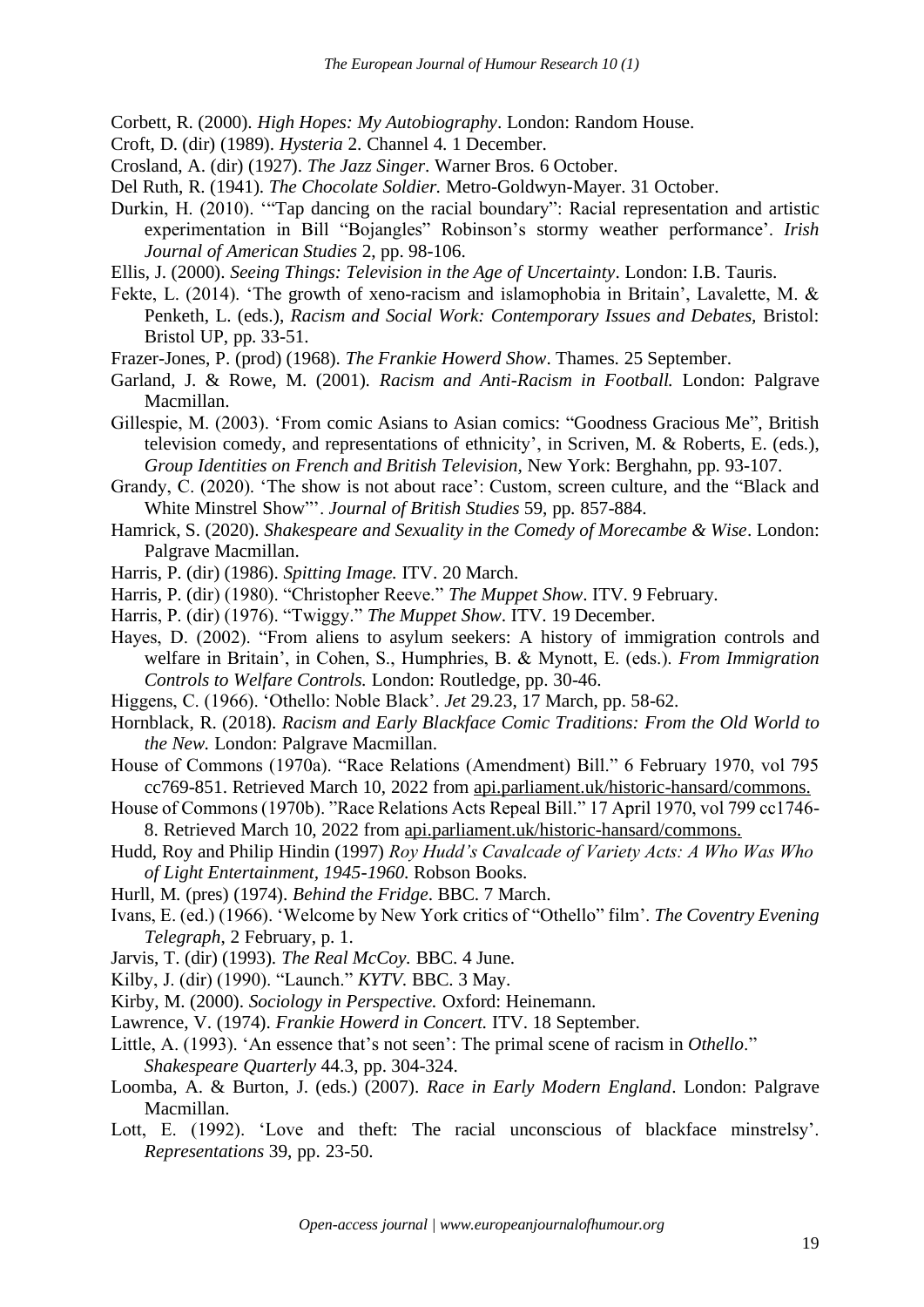- MacArthur, B. (ed.) (1999). 'Enoch Powell'. *Twentieth-Century Speeches.* London: Penguin, pp. 383-392.
- MacNaughton, I. (dir) (1972). 'The war against pornography'. *Monty Python's Flying Circus*. BBC. 23 November.
- Malik, S. (2017). 'Black British drama, losses and gains: the case of "Shoot the Messenger"', Malik, S. & Newton, D. (eds.), *Adjusting the Contrast: British Television and Constructs of Race,* Manchester: Manchester UP, pp. 90-110.
- Malik, S. (2002). *Representing Black Britain: Black and Asian Images on Television.* New York: Sage Publications.
- Marks, E. (2001). 'Othello/me: Racial drag and the pleasures of boundary-crossing with 'Othello'. *Comparative Drama* 35.1, pp. 101-123.
- Marshall, T. (2019). *Famalam.* BBC. 31 March.
- Marshall, T. (2020). *Famalam.* BBC. 23 August.
- Marx, N. (2020). *Sketch Comedy: Identity, Reflexivity, and American Television.* Bloomington: Indiana UP.
- McCann, G. (2004). *Frankie Howerd: Stand-up Comic.* New York: Harper Perennial.
- Medhurst, A. (2007). *A National Joke: Popular Comedy and English Cultural Identities.*  London: Routledge.
- Modood, T. (2005). *Multicultural Politics: Racism, Ethnicity and Muslims in Britain.*  Edinburgh: Edinburgh UP.
- Moran, J. (2013). *Armchair Nation: An Intimate History of Britain in Front of the TV.* London: Profile Books.
- Mortimer, M. (dir) (1986). *The Two Ronnies.* BBC. 11 January.
- Mortimer, M. (dir) (1986). *Victoria Wood As Seen On TV.* BBC. 1 December.
- Musser, C. (2011). 'Why did Negroes love Al Jolson and The Jazz Singer?: Melodrama, blackface and cosmopolitan theatrical culture'. *Flim History* 23.2, pp. 196-222.
- Nash, R. (prod) (1973). *The Basil Brush Show*. BBC. 3 February.
- Nixon, A. (dir) (1995). *Squawkie Talkie*. Channel 4. 17 June.
- O'Neill, K. (dir) (1991), "*Spitting Image*." *The Secret Policeman's Third Ball*. Channel 4. 21 December.
- Parrett, W. (publ) (1968). 'Pick of the week on T.V.' *Thanet Times*. 24 September, p. 7.
- Plowman, J. (prod) (1998). *Goodness Gracious Me*. BBC. 27 November.
- Polley, M. (2004). 'Sport and national identity in contemporary England', in Smith, A. & Porter, D. (eds.), *Sport and National Identity in the Post-War World,* London: Routledge, pp. 10- 30.
- Posner, G. (dir) (1989). *Norbert Smith: A Life.* Channel 4. 3 November.
- Rees-Mogg, W. (ed.) (1970). "Mr Grimond fails to deal with Scots porridge case." *The Times*. 7 February, p. 8.
- Rice, E. (1911). *Monarchs of Minstrelsy: From "Daddy" Rice to Date*. New York: Kenny Publishing.
- Richardson, T. (dir) (1960). *The Entertainer*. British Lion Films. 25 July.
- Roediger, D. (1995). *The Wages of Whiteness: Race and the Making of the American Working Class*. London: Verso.
- Rosenethal, D. (ed.) (2018). *Dramatic Exchanges: The Lives and Letters of the National Theatre.* London: Profile Books.
- Ross, R. (2001). *The Complete Frankie Howerd*. London: Reynolds & Hearn.
- Sandbrook, D. (2010). *State of Emergency, The Way We Were: Britain, 1971-1974.* London: Penguin.
- Sandbrook, D. (2012). *Seasons in the Sun: The Battle for Britain, 1974-1979.* London: Penguin.